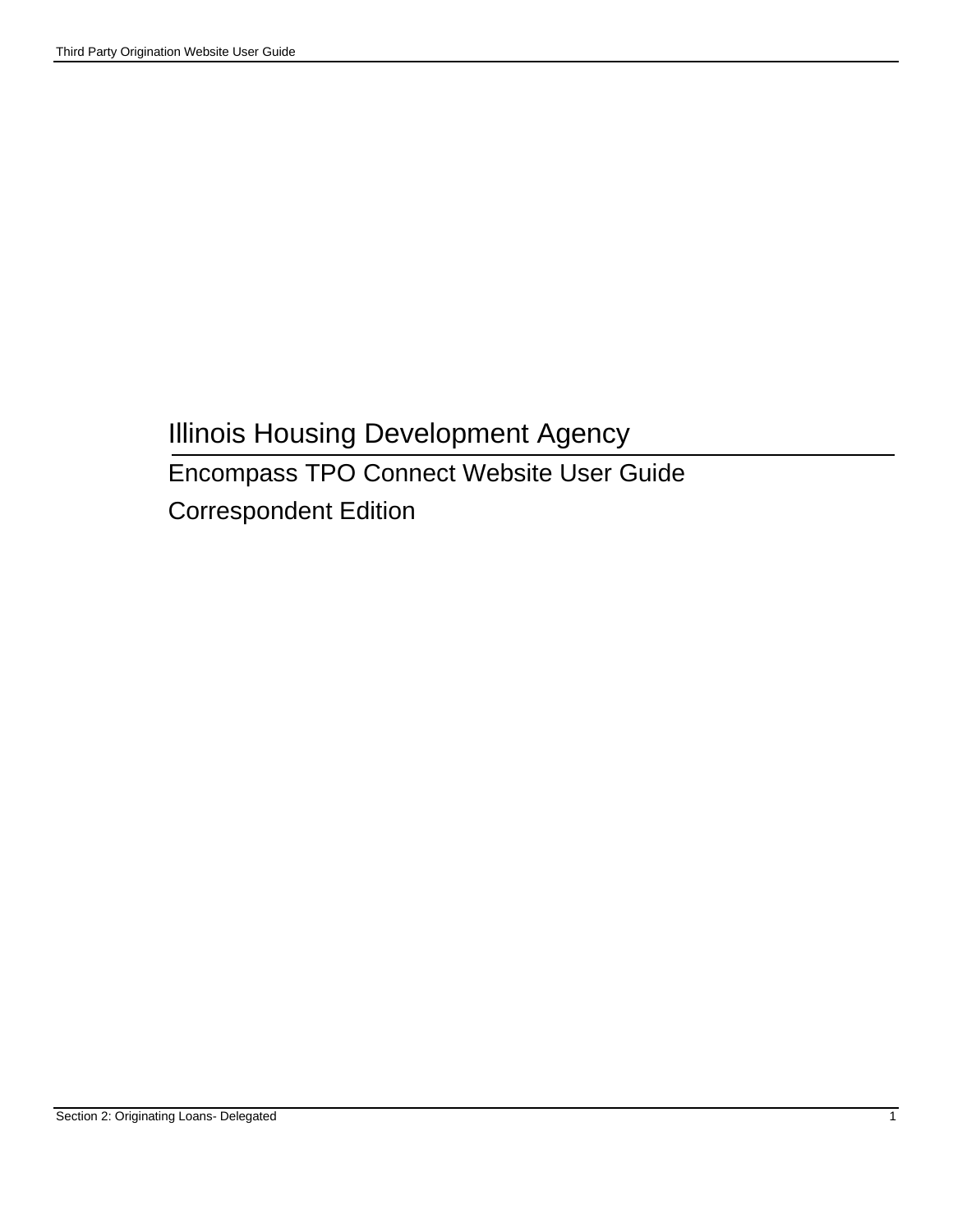#### **Copyright Statement**

© 2018 Ellie Mae, Inc. Ellie Mae®, Encompass®, AllRegs®, DataTrac®, Ellie Mae Network™, Mavent®, Millennial Tracker™, Mortgage Returns®, Prospect Manager®, Total Quality Loan®, True CRM®, TQL® and the Ellie Mae logo are trademarks of Ellie Mae, Inc. or its subsidiaries. All rights reserved. Other company and product names may be trademarks or copyrights of their respective owners.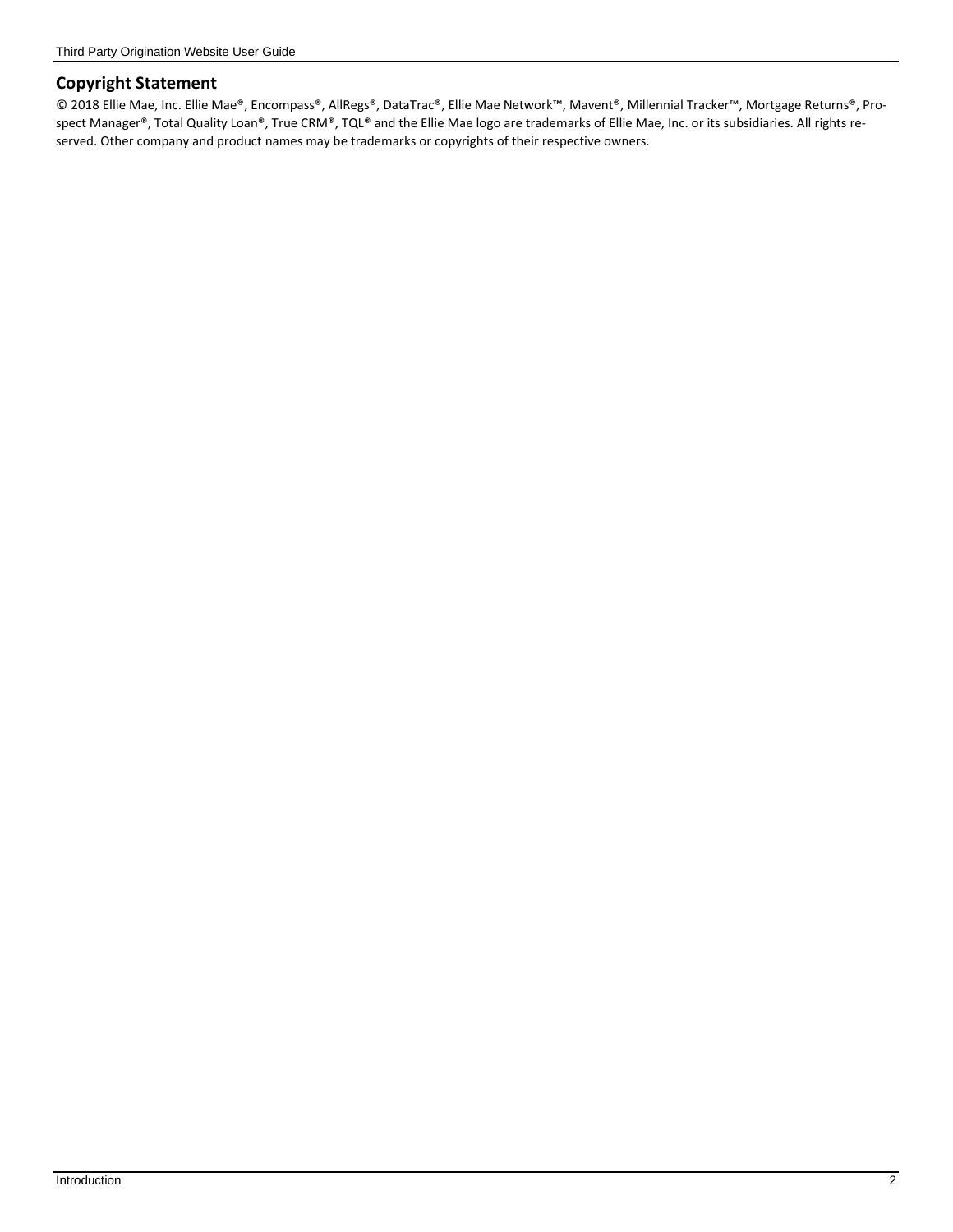| <b>Table of Contents</b> |  |
|--------------------------|--|
|                          |  |
|                          |  |
|                          |  |
|                          |  |
|                          |  |
|                          |  |
|                          |  |
|                          |  |
|                          |  |
|                          |  |
|                          |  |
|                          |  |
|                          |  |
|                          |  |
|                          |  |
|                          |  |
|                          |  |
|                          |  |
|                          |  |
|                          |  |
|                          |  |
|                          |  |
|                          |  |
|                          |  |
|                          |  |
|                          |  |
|                          |  |
|                          |  |
|                          |  |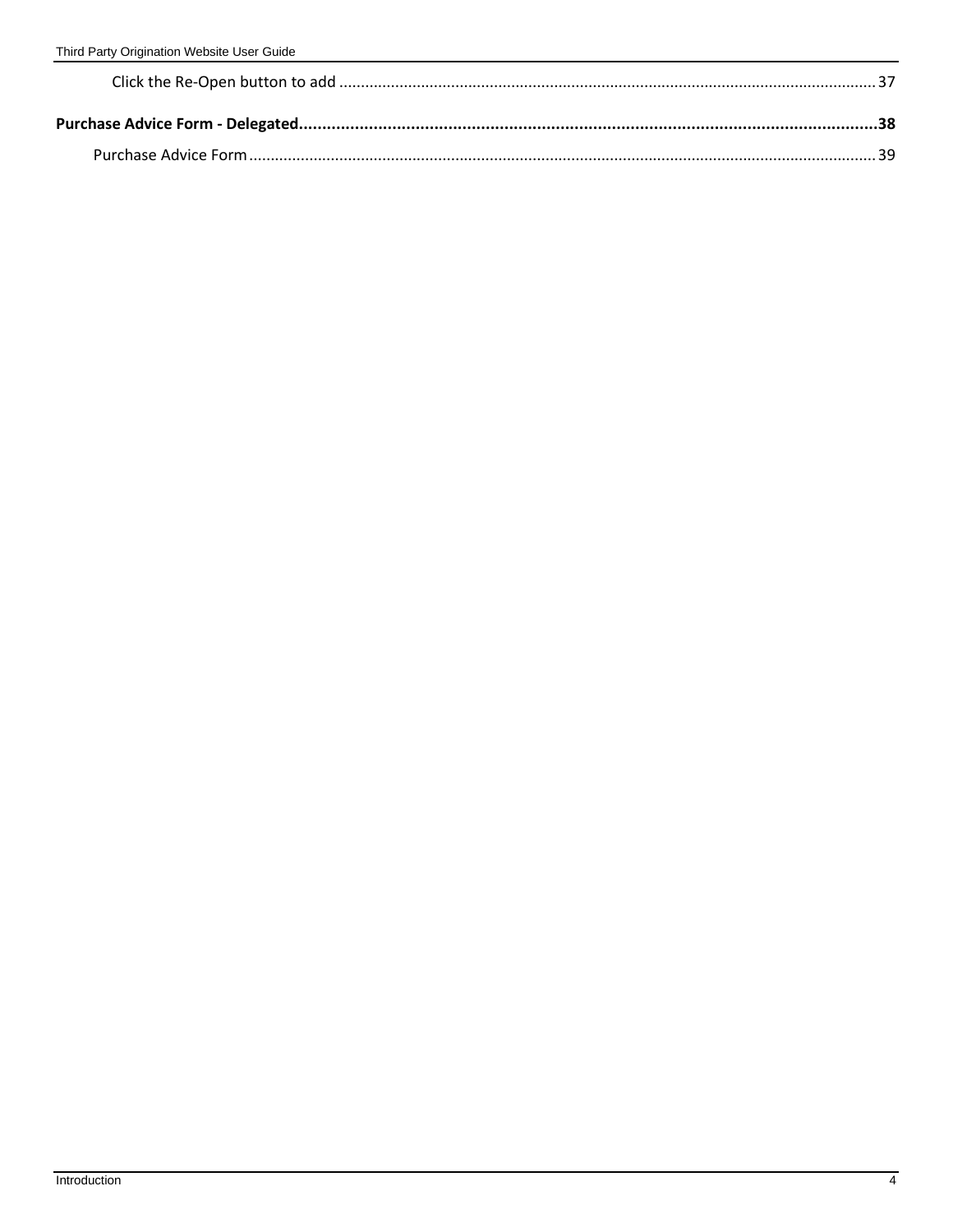# **Introduction**

# **Introduction**

This guide is intended to help you work with our company's website, which connects directly to our loan origination system (LOS). The website provides a central online location where you can originate, process, and monitor loans. After logging into the website, you can originate new loan files or import loan files from a Fannie Mae formatted file. Once the loan is added to our website, you can submit the loan or take actions such as searching for product and pricing options. You can also use the website to monitor the loan's status. At the same time, we can monitor the loan activity in our LOS and ensure we are receiving all the necessary information we need. Changes made to the loan file on the website are reflected in the loan when opened in our LOS and vice versa.

This guide provides the instructions necessary to log into the website and enter and submit a Delegated Correspondent loan.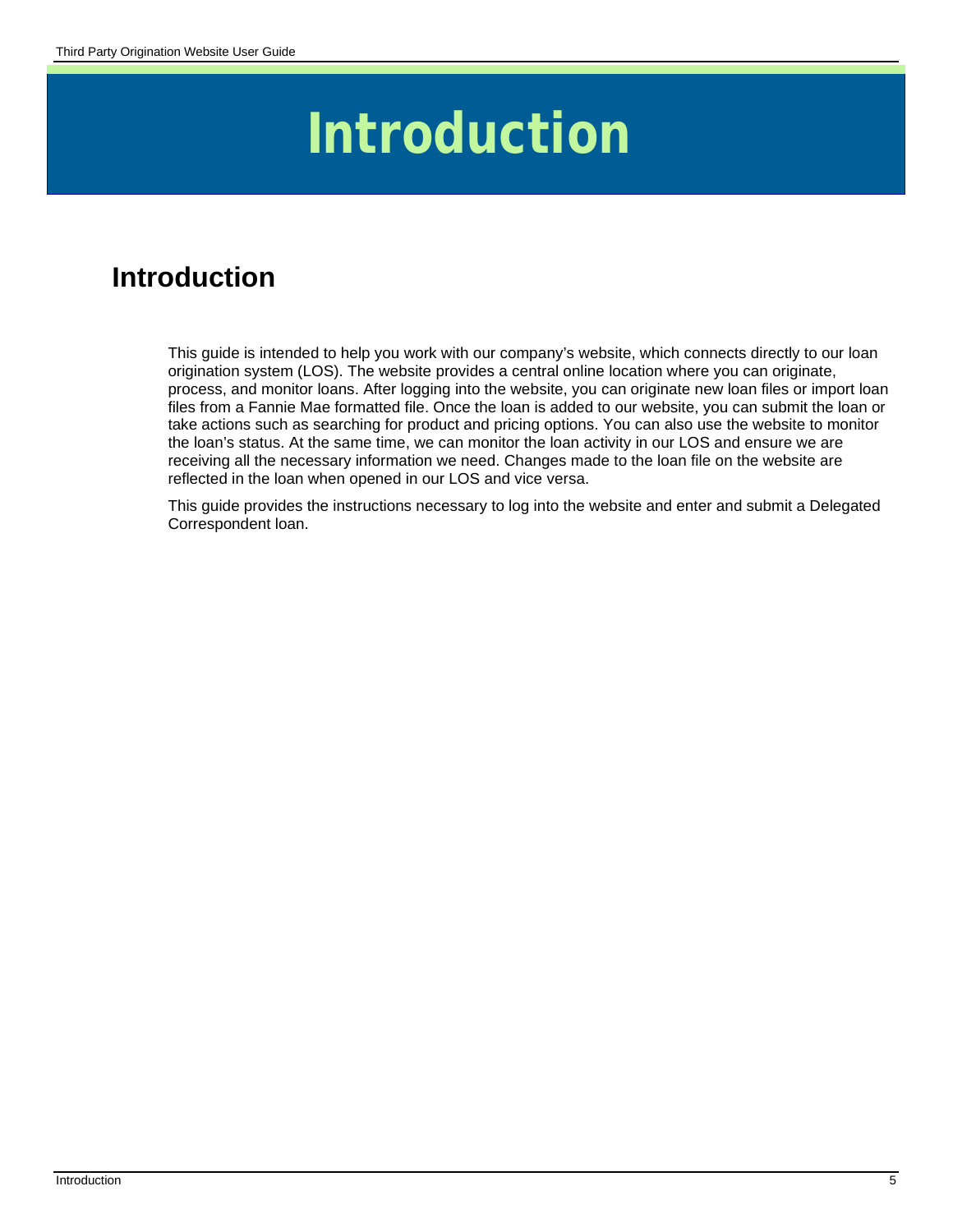# **Section**

*1*

# **Getting Started**

### **Getting Started**

This section explains how you can start using the website and includes a brief description of the main tools available on the website. Enough information is provided to get you started, but more steps are required to complete these processes. These tools are discussed in detail later in this guide.

#### **Gaining Initial Access to the Website**

Once approved by our company, a manager from your company will be assigned to be the website administrator (i.e., the one who will manage user accounts, update company information, and add new users). The manager will receive an email that provides a link to the website, along with a log in name (the manager's email address) and a temporary password. The manager will then complete the following steps to gain access to the website.

#### **To Gain Initial Access to the Website:**

- **1** Click the link provided in the email to open the website.
- **2** Log in to the website using your email address and the temporary password provided in the email.
- **3** On the Change Password page, create a new password.

*NOTE: Be sure to keep track of your new password. Our company will not have access to it*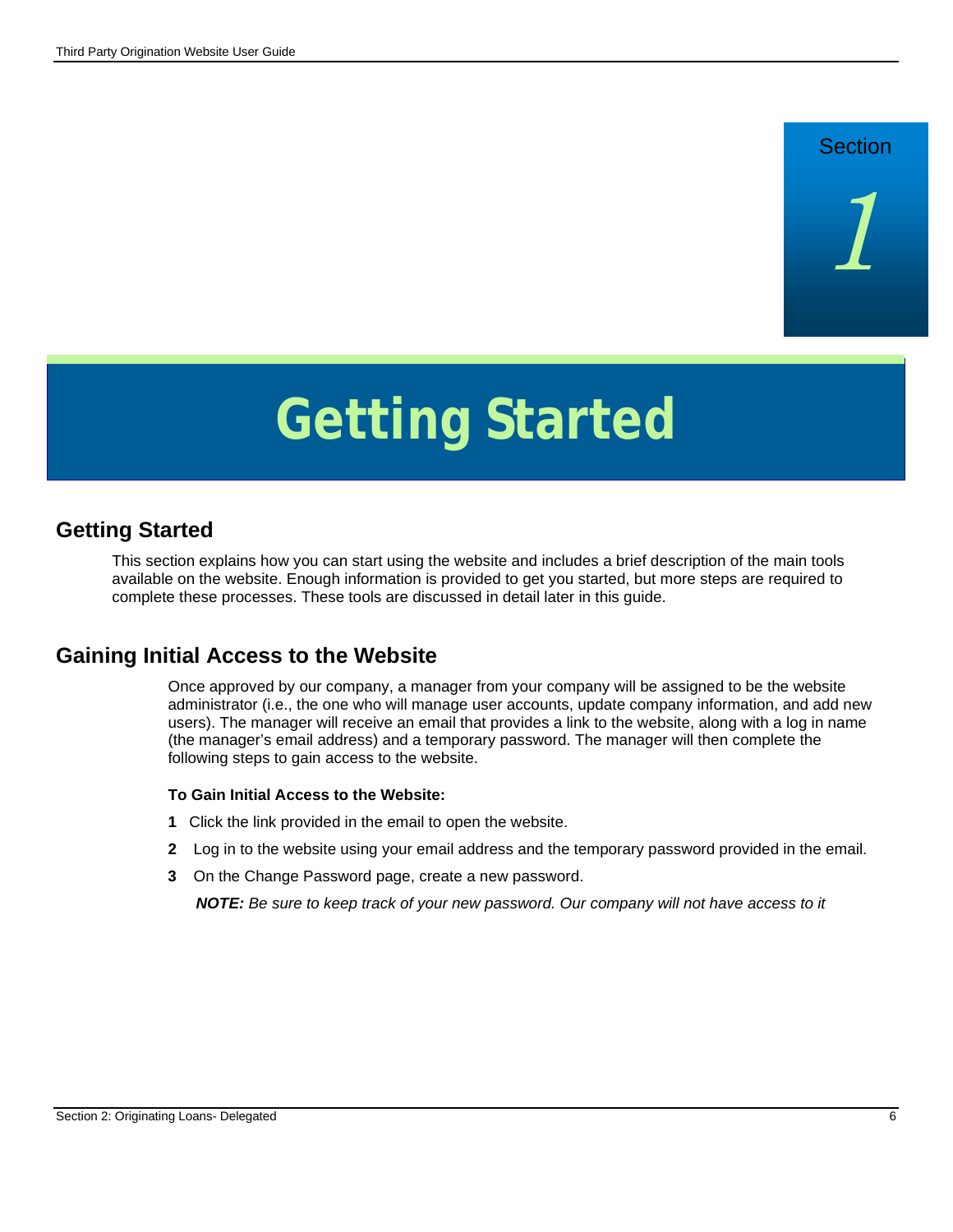# **Start Using the Website Tools**

**To Change Your Password:**

- **1** Click your user name in the top right corner of Encompass TPO Connect, and then select **Change Password**.
- **2** On the Change Password screen, enter your current password in the **Current Password** field.
- **3** Enter a new password in the **New Password** field.
- **4** Re-Enter the new password in the **Re-enter New Password** field.
- **5** Click **Save**.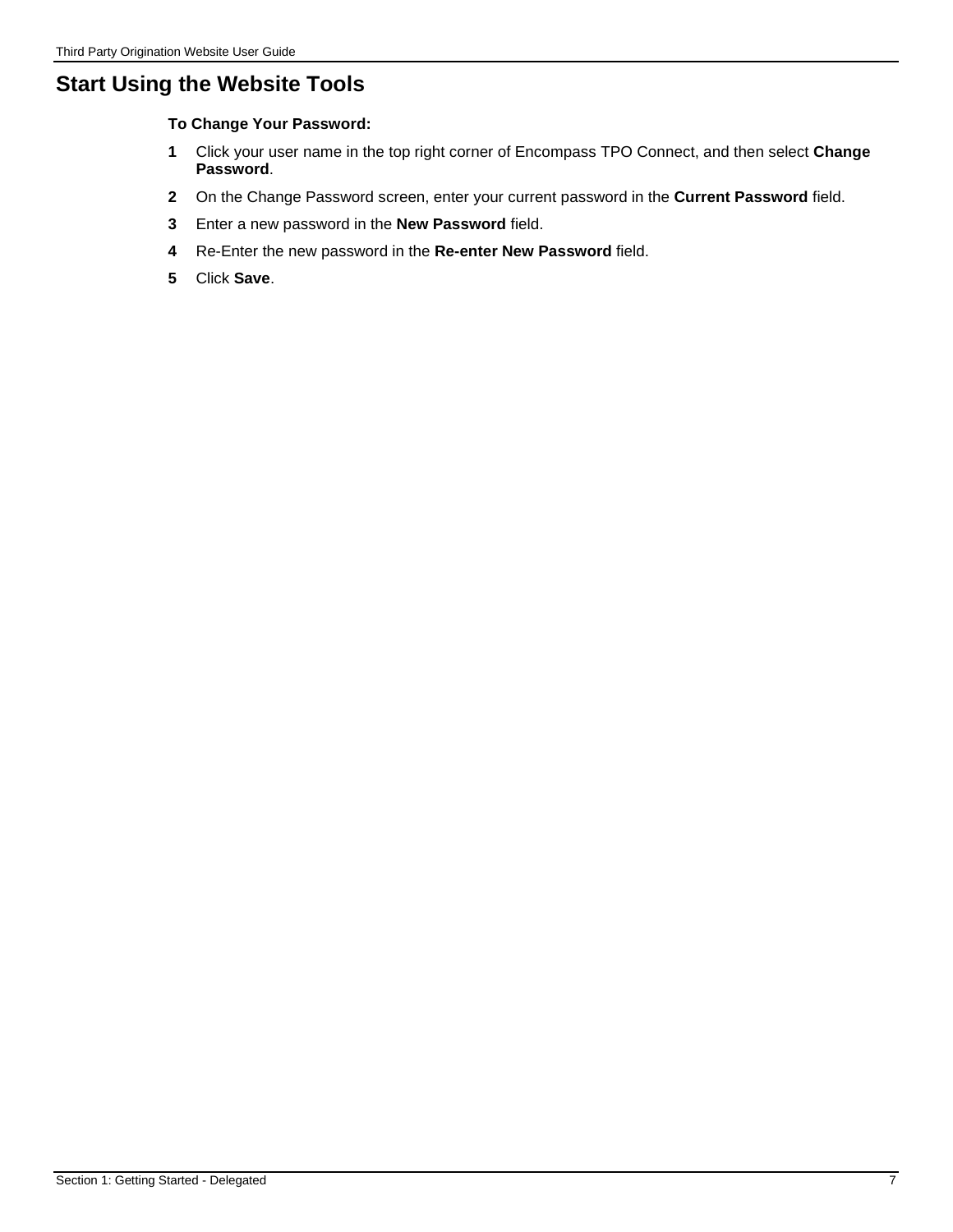#### **Add Users to** the **Website**

The manager will create a contact record for each user that requires access to the website.

#### **To Create a Contact Record:**

**1** Click your user name in the top right corner, and then select **Manage Account**.

|                     |                 |              |                                       |                                        | <b>CONTACT US</b> | TPO Manager -   |
|---------------------|-----------------|--------------|---------------------------------------|----------------------------------------|-------------------|-----------------|
|                     | <b>IHDA</b>     |              |                                       |                                        |                   | Manage Account  |
|                     | <b>MORTGAGE</b> |              |                                       |                                        |                   | Change Password |
| WELCOME<br>ソフトトレンジャ | PIPELINE        | ADD NEW LOAN | <b>RS GARDENS</b><br><b>SCENARIOS</b> | <b>GROOMGERING</b><br><b>DOCUMENTS</b> |                   | Logout          |

Click the **Company Account** tab.

**2** Scroll to the Company Contacts section, and then click **Add Contact** to add a new user who will be able to use the website.

| <b>Company Contacts</b> |           |         |                |       |              |          |             |   |             |
|-------------------------|-----------|---------|----------------|-------|--------------|----------|-------------|---|-------------|
|                         |           |         |                |       |              |          | Add Contact | 嗰 | $\bigoplus$ |
| First Name              | Last Name | Address | Business Phone | Email | Login Status | Personas |             |   |             |
|                         |           |         |                |       |              |          |             |   |             |

- **3** Enter the required information for the user. (Required fields are marked with a red asterisk. **\***)
	- The Organization field enables you to select the branch within the TPO Company's organization where this contact should be created. Click **Choose** to select the organization option, and then select the organization entry and click **Save**.
	- The Persona field enables you to select an available persona to assign to the TPO Contact. Click **Add Persona** to select the persona for the TPO contact, and then select one or more personas and click **Save**.

| "Email Address                      |                             | $\omega$ |  |
|-------------------------------------|-----------------------------|----------|--|
| "First Name                         |                             |          |  |
| Middle Name                         |                             |          |  |
| *Lest Name                          |                             |          |  |
|                                     |                             |          |  |
| Login Status Enabled                |                             |          |  |
| NMLS ID                             |                             |          |  |
| Social Security #                   | 111-11-1111                 |          |  |
| * Organization                      | Choose                      |          |  |
|                                     | Use Company Address         |          |  |
| Address                             |                             |          |  |
| City                                |                             |          |  |
| * State                             | Select                      |          |  |
|                                     |                             |          |  |
| Zip                                 | $\overline{\phantom{a}}$    |          |  |
| <b>Business Phone</b>               |                             | Ext.     |  |
| <b>Business Fax</b>                 |                             | Ext.     |  |
| Cell Phone                          |                             |          |  |
| *Personas                           | Add Persons                 |          |  |
|                                     | View access to team's loans |          |  |
|                                     | Edit team's loans           |          |  |
| Assigned AE Admin User              |                             |          |  |
| Record Last Updated 4/17/18 2:46:55 |                             |          |  |
|                                     |                             |          |  |

**4** When finished, click the **Save** button.

The user will receive an email that provides a link to the website, along with a log in name (their email address) and a temporary password. The user can log in to the website, however their licensing information needs to be submitted to, and then approved by, our company before they can submit loan files. (This rule applies to branches that will use the website as well.)

Submit user or branch licensing information to:

*Add contact information for licensing information reviewer(s)*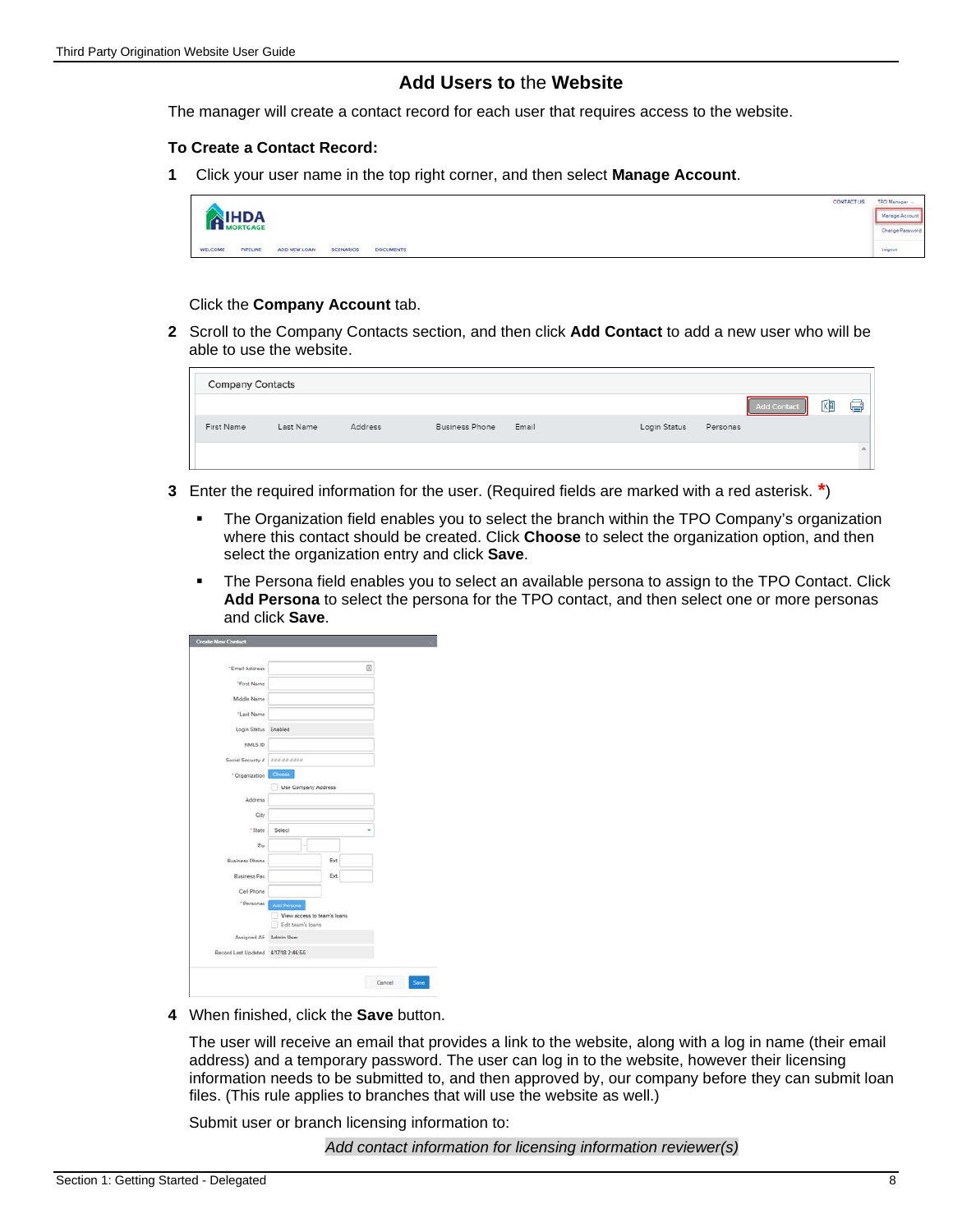#### **Home Page Widgets**

Several Home Page Widgets are available for users to access key information. These widgets are configured by the administrator. The following widgets are available:

- **Recently Accessed Loans** This widget displays a list of recently accessed loans by a TPO. You can click on a loan in the list to view the loan.
- **Lender Key Contacts** This widget enables Brokers/Sellers to quickly access global Lender Contacts directly from the Welcome page.
- **Company Announcements**  The company announcements section is used to provide information to TPOs.

#### **To Use and View Company Announcements:**

If the Company announcements widget is available, any announcements are displayed in the widget

| <b>Company Announcements</b>                          |                              |
|-------------------------------------------------------|------------------------------|
| <b>TPO Connect Pilot Group</b><br>01/02/2020 09:54 AM |                              |
|                                                       |                              |
|                                                       |                              |
|                                                       |                              |
|                                                       |                              |
|                                                       |                              |
|                                                       | $\mathbf{v}_{5}$<br>per page |

The TPO can select an announcement from the widget to view the details of the announcement. Once the announcement is open, the TPO can print the announcement or close the announcement.

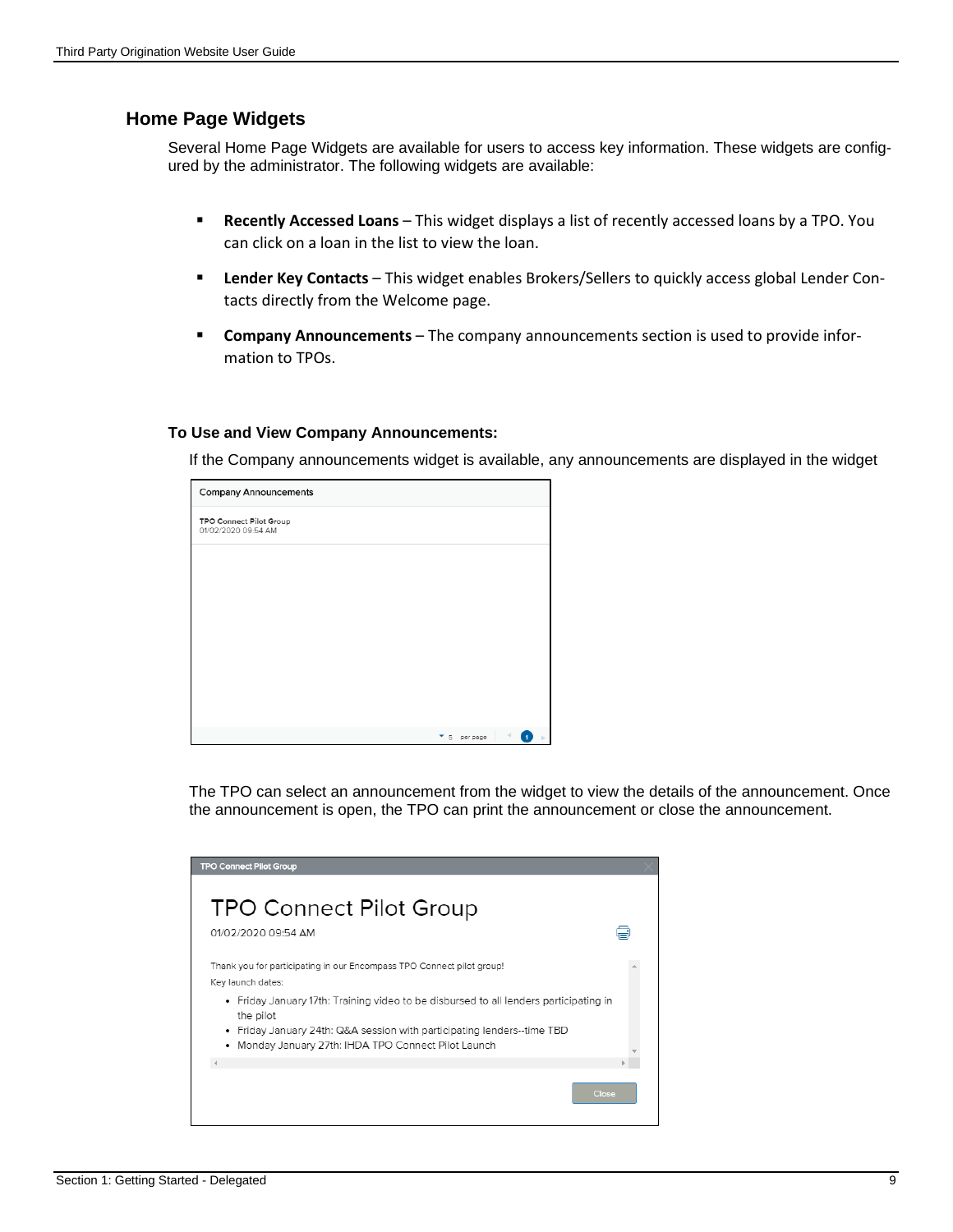#### **View the Pipeline**

Click the **Pipeline** link on the Welcome page to view your pipeline of loans. As you create new loans, they will be listed in the Pipeline. Here you can check loan status, lock status, and some basic loan information. Depending on your assigned role and permissions, you may be able to view all the loans that your team has entered in Encompass TPO Connect. Your administrator can configure the pipeline to display one of two views. The Pipeline Grid view displays all the loans in your pipeline in a list, displaying important loan information at a glance. The Loan Groups view sorts loans into groups by criteria defined by the administrator.

The Pipeline Grid views display different columns that contain information about the loan.

#### **Pipeline Grid View Example:**

| <b>LOAN OPTIONS</b>   | $\mathbb{R}^n$ | Loan Number | Borrower Name       | Loan Program                                | Loan Purpose | Loan Type    | Lock Status     |
|-----------------------|----------------|-------------|---------------------|---------------------------------------------|--------------|--------------|-----------------|
| <b>VIEW</b>           | $\Box$         | 191100149   | AccessTest, Persona |                                             | Purchase     | Conventional | Not Locked      |
| All loans<br>My Loans | 罓              | 191100150   | AccessTwo, Persona  |                                             | Purchase     | Conventional | Not Locked      |
| <b>LOAN STATUS</b>    |                | 191200151   | Miller, Maggie      | 1stHomelllinois FNMA                        | Purchase     | Conventional | <b>A</b> Locked |
| Current<br>Archived   |                | 191100140   | Testing, Brian P    | FNMA Forgivable 4%<br>DPA/\$6K Fixed 30 1st | Purchase     | Conventional | <b>A</b> Locked |

#### **To Customize Your Pipeline View:**

- **1** From the Pipeline page, Click **All Loans** to view all loans that you have access to view or click **My Loans** to view only the loans you have originated.
- **2** Click **Current** to view loans in the Current Pipeline or click **Archived** to view loans in the Archived Pipeline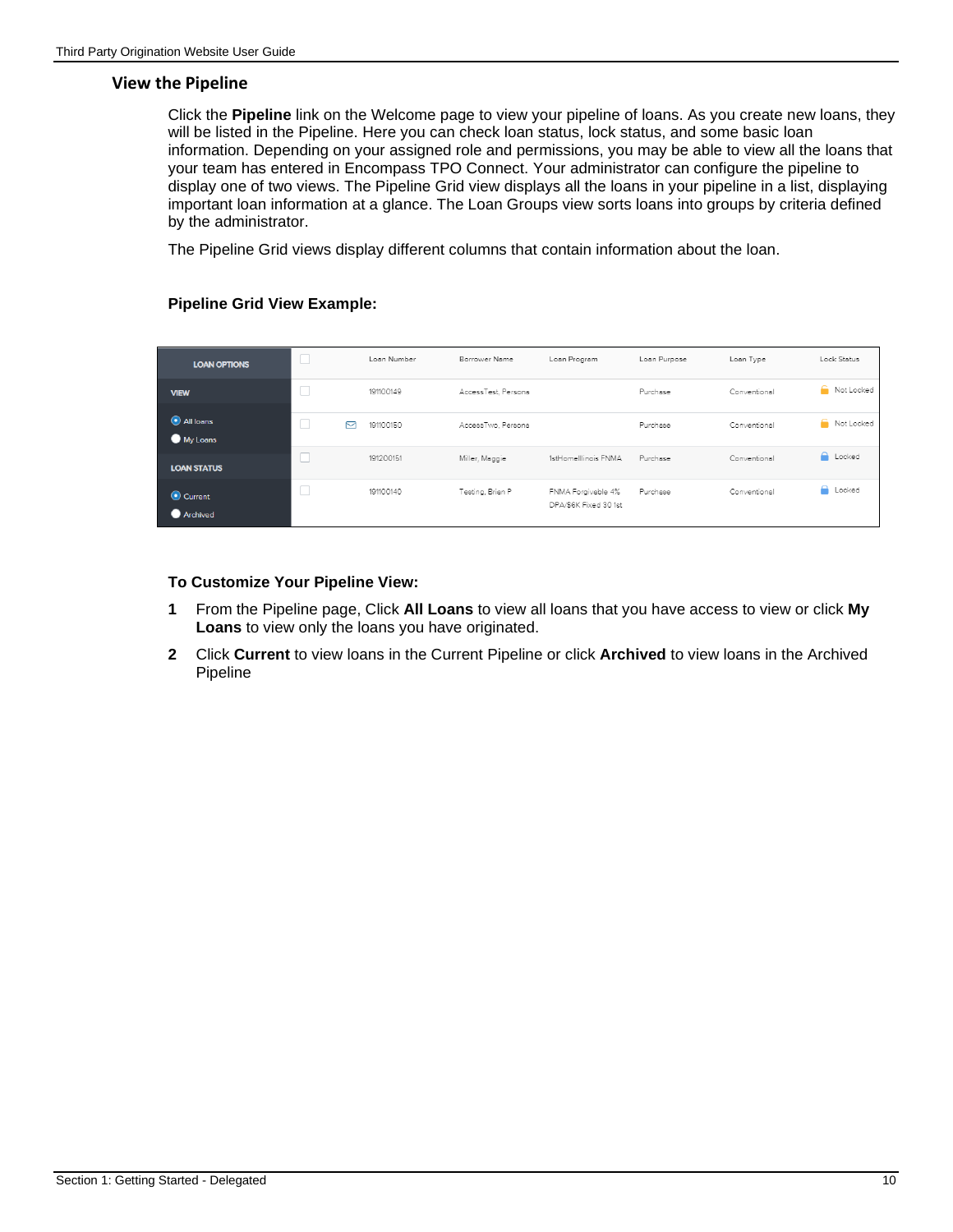#### **To Filter Your Pipeline View:**

- **1** From the Pipeline page, Click **Advanced Filter.**
- **2** Choose one or more filters to apply to your pipeline view, and then click **Apply Filters**.

| <b>Pipeline Filters</b>   |                     |                                                    |
|---------------------------|---------------------|----------------------------------------------------|
| ᆓ<br>Choose your filters  |                     |                                                    |
| Loan Type                 |                     | Milestones                                         |
|                           | ۰                   | ۰                                                  |
| Total Loan Amount         |                     | Lock Status                                        |
| \$<br>to                  | \$                  | All Lock Status                                    |
| Note Rate                 |                     | Cancelled                                          |
|                           |                     | Lock Requested                                     |
| $%$ to                    | $\%$                | Locked                                             |
| Delivery Expiration       |                     | Locked, New Lock Requested                         |
| 鼬<br>MM / DD / YYYY<br>to | 蕳<br>MM / DD / YYYY | Lock Extension Requested                           |
| Delivery Type             |                     | Lock Cancellation Requested                        |
|                           | ۰                   | Expired                                            |
|                           |                     | Expired, New lock requested                        |
| Commitment Type           |                     | Expired, Extension Requested                       |
|                           | ۰                   | Lock Expiration                                    |
| Commitment #              |                     |                                                    |
|                           |                     | 鼬<br>諎<br>MM / DD / YYYY<br>MM / DD / YYYY<br>to   |
|                           |                     | $\overline{\phantom{a}}$<br>Down and in<br>$A - I$ |

| Linheiry Waaress<br>Prop State.<br>۰ |                             |
|--------------------------------------|-----------------------------|
|                                      | Cancel <b>Apply Filters</b> |

**3** To clear any applied filters, click **Clear Filters** on the home pipeline page.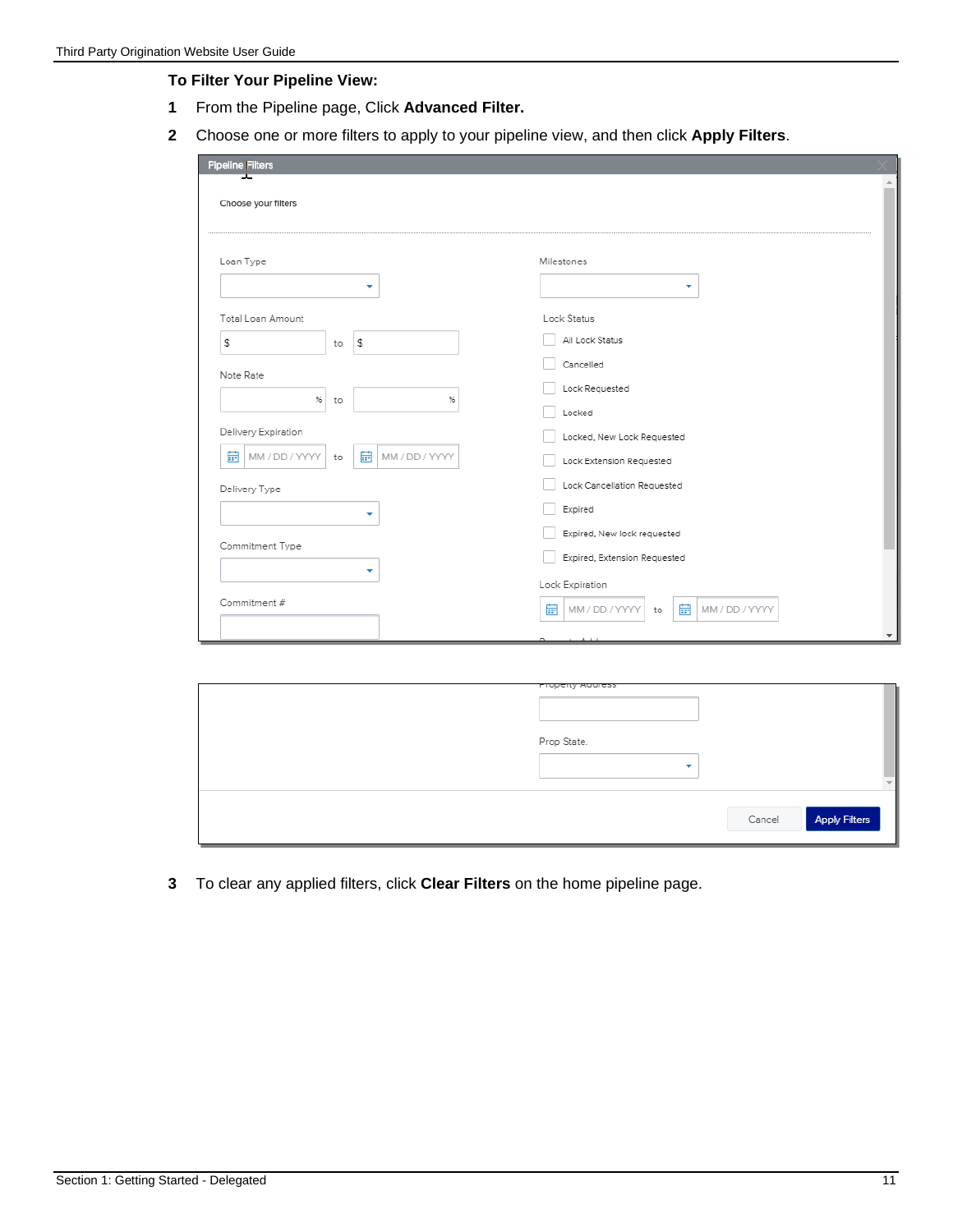# **Section**



# **Originating Loans – Delegated**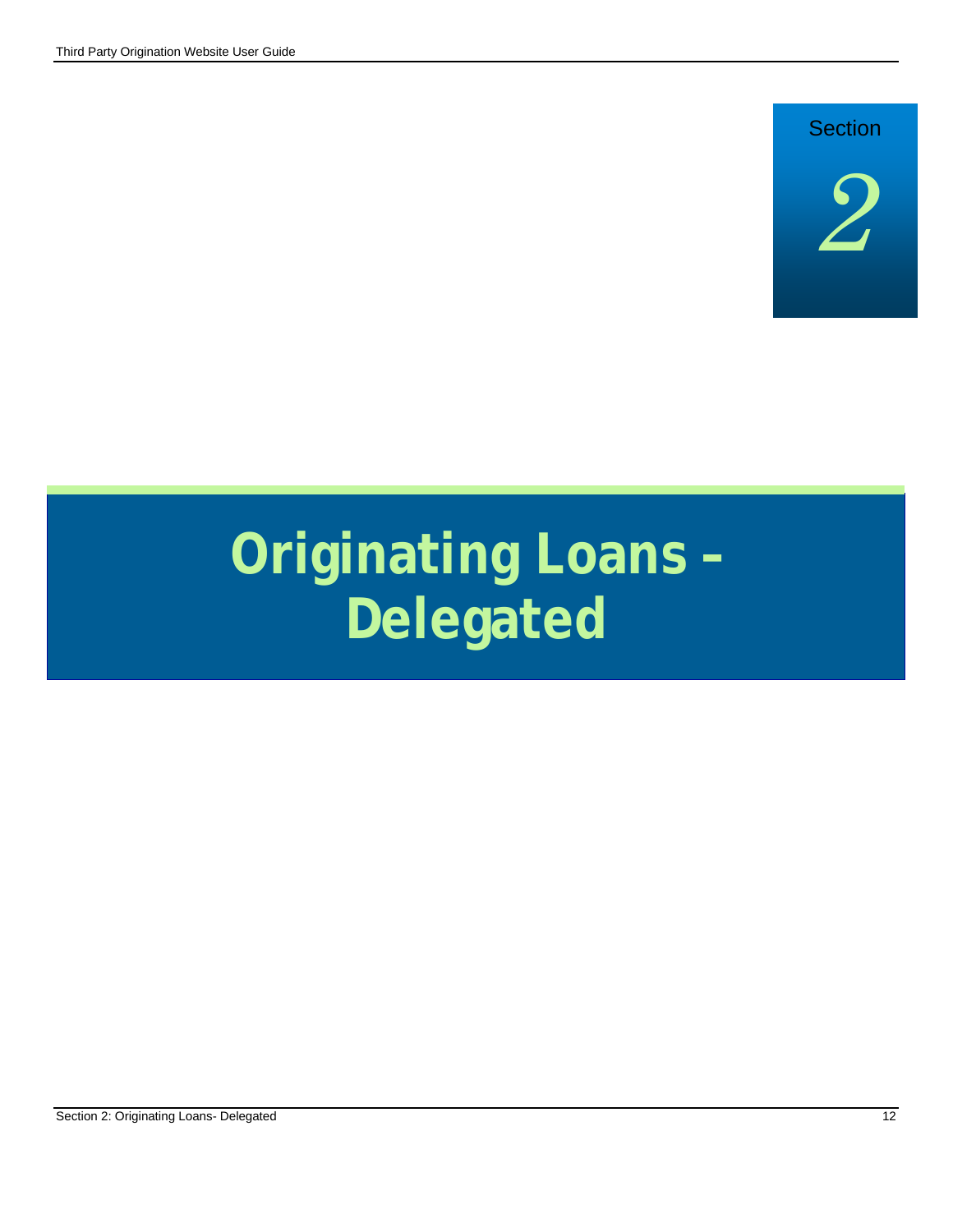# **Originating Loans**

You can originate a loan on the website by importing an existing loan file from a DU 3.2 File (\*.fnm) or by creating a loan manually. This section provides the steps for adding a new loan in Encompass TPO Connect.

**Note**: You can also import a loan file that has a .txt or .1003 extensions as long as that data is formatted like a standard .fnm file.

# **Import a Loan from a Fannie Mae FNM 3.2 File**

#### **To Import a Loan:**

- **1** Click the **Add New Loan** button on the Encompass TPO Connect home page to start a new loan.
- **2** To import an FNM file, drag the file from your computer to the popup window or **Click to Browse**, and then select the file.
- **3** When the loan information is imported on the Correspondent Loan Registration page, you may need to manually enter additional data to complete the Registration form. When all the information is entered, click **Register Loan**.
- **4** The Registration form is displayed with the loan data.

**Note:** Encompass TPO Connect validates the loan file against your licensed states, specific loan criteria (such as purpose of loan and loan type), and business rules as defined by the Administrator. If the loan you are importing doesn't meet these criteria, you will receive a notification message indicating the reason that the loan can't be registered. If you receive a notification, you can amend the loan and import the loan file again for all cases except licensing.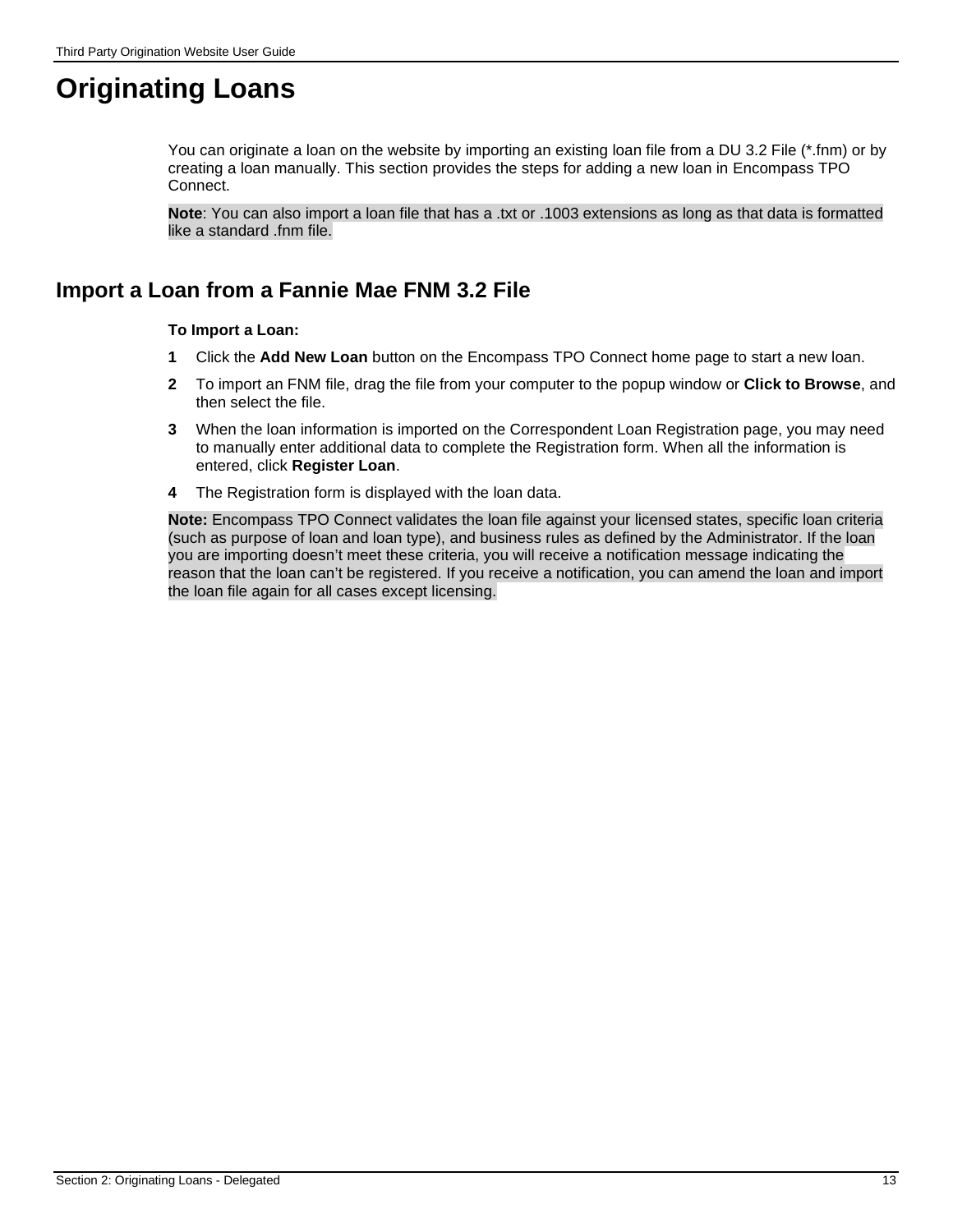#### **To Create a Loan Manually:**

- **1** Click the **Add New Loan** button on the Encompass TPO Connect home page to start a new loan.
- **2** Enter the loan information in the Loan Information section on the Correspondent Loan Registration page.
- **3** When all the loan information is entered on the Correspondent Loan Registration page, click **Register Loan**.
- **4** The 1003 form is displayed.

**Note:** Encompass TPO Connect validates the loan file against your licensed states, specific loan criteria (such as purpose of loan and loan type), and business rules as defined by the Administrator. If the loan you are importing doesn't meet these criteria, you will receive a notification message indicating the reason that the loan can't be registered. If you receive a notification, you can amend the loan and import the loan file again for all cases except licensing.

#### **Viewing Lender or Investor Documents**

The Documents link enables you to review important information from the Lender or Investor you are working with.

- **1** Click the **Documents** link to view the Documents page.
- **2** Click on a documents name to view the document.

#### **1003 Uniform Residential Loan Application**

Click the 1003 link on the menu on the left to view and enter loan information on the 1003 Uniform Residential Loan Application. After you click the 1003, the menu expands to show links to the Loan Information, Borrower Information, Employer History, Income & Expenses, Assets & Liabilities, Details of Transactions, Declaration & Gov. Monitoring, and Comments pages. These pages are described below.



#### **Loan Information Page**

The Loan Information Page includes information about the loan including the type of mortgage, loan terms, property information, and title information. This is the information contained in Sections I and II of the Uniform Residential Loan Application form.

*NOTE: The name of each application page is listed in the left navigation panel. Click a page name to view that page in the application*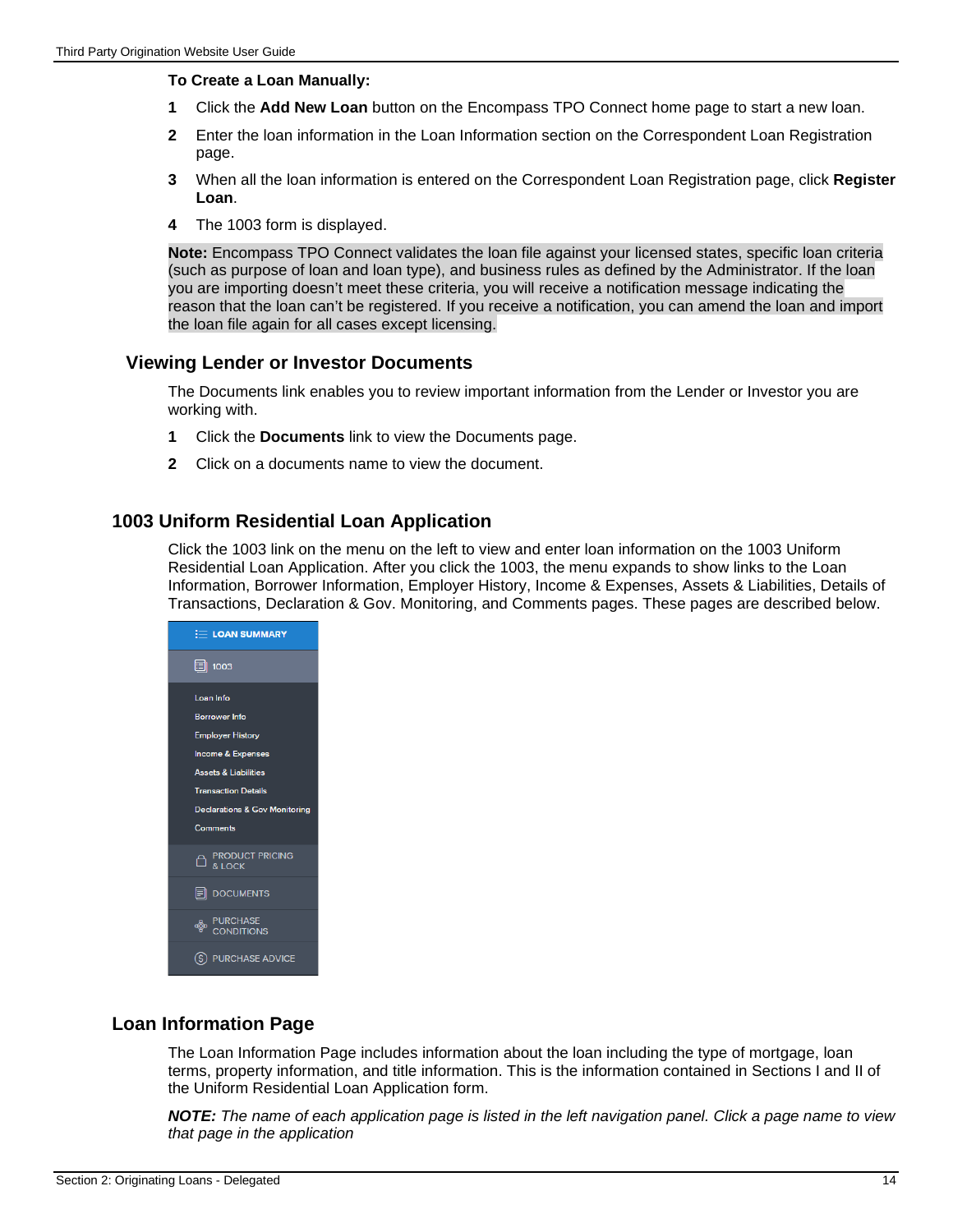| (1) John Homeowner & Mary Homeowner                                   | <b>Eat</b><br>$\sim$ |   |                    |                                | Seve<br>Next |
|-----------------------------------------------------------------------|----------------------|---|--------------------|--------------------------------|--------------|
| The income / assets of a person other than the Borrower will be used. |                      |   |                    |                                |              |
| The income / assets of the Borrower's spouse will not be used.        |                      |   |                    |                                |              |
|                                                                       |                      |   |                    |                                |              |
| I. Types of Mortgage and Terms of Loan                                |                      |   |                    |                                |              |
|                                                                       |                      |   |                    |                                |              |
| Base Loan Amount \$156350                                             |                      |   | Interest Rate      | 4.975                          |              |
| Lien Position                                                         | View.                |   | Prepayment Penalty | No.                            |              |
| Loan Type                                                             | Conventional         | ٠ | MI Coverage        |                                |              |
| Lender Case Number                                                    | Case #1              |   | MI Months          |                                |              |
| Amortization Term Months                                              | 360                  |   |                    | Lender Paid Mortgage Insurance |              |
| Due In                                                                |                      |   | Impound Waiver     | Select One                     |              |
| Interest Only                                                         |                      |   | Documentation Type | Select One                     |              |
| Amortization Type                                                     | Fixed Rate           |   | Application Date   | 9/8/2016                       |              |
|                                                                       |                      |   |                    |                                |              |

#### **Borrower Information Page**

The Borrower Information page includes information about the borrower(s) and their residency.

| (1) John Homeowner & Mary Homeowner  | Fide<br>$\mathbf{v}$ . |                      |                            | <b>Save</b><br>Next. |
|--------------------------------------|------------------------|----------------------|----------------------------|----------------------|
| III. Borrower Information            |                        |                      |                            |                      |
| Borrower First Name                  | O<br>John              | Number of Dependents |                            |                      |
| Borrower Middle Name                 |                        | Dependent Age(t)     |                            |                      |
| Borrower Last Name                   | Homeowner              |                      | Separate ages by continual |                      |
| Suffix                               |                        | Years in School      |                            |                      |
| Social Security Number               | ø<br>5000              | Home Phone           | (222) 222-2222             |                      |
| Date of Birth                        | MM/DD/YYYY             | Cell Phone           | 15551555-5526              |                      |
| Maritel Status                       | Select<br>٠            | Borrower Email       |                            |                      |
|                                      |                        |                      |                            |                      |
| <b>Borrower Present Address</b>      |                        |                      |                            |                      |
| 175 13th Street, Washington DC 20013 |                        |                      | Edit.                      | Delete               |

#### **Employer History Page**

Use this page to enter the borrower and co-borrower's employment information.

#### **To Enter Employment Information:**

- **1** Click the **Add an Employer** button.
- **2** Indicate whether this information is about the borrower's current employer or previous employer, and then enter the remaining employment information.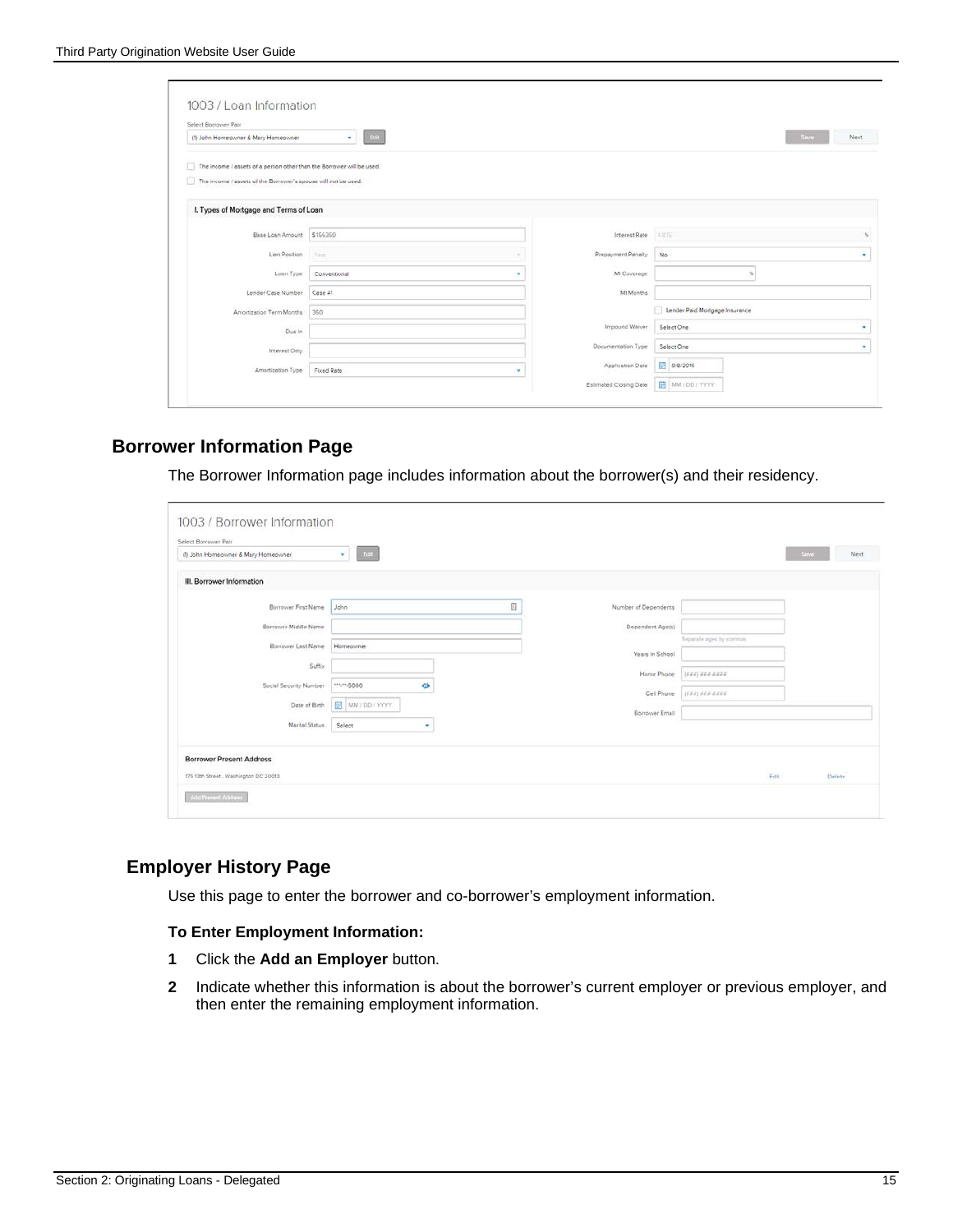| Add Employment History - Borrower   |                                                  |
|-------------------------------------|--------------------------------------------------|
| Selected Borrower Pair              | (1) John Homeowner & Mary Homeowner              |
| Current Employer?                   | No<br>Yes                                        |
| <b>Employer Name</b>                | 国                                                |
| <b>Employer Address</b>             |                                                  |
| City                                |                                                  |
| State                               | Select One<br>٠                                  |
| Zip                                 |                                                  |
| <b>Work Phone</b>                   | $( # ##) # # # - # # # #$                        |
| Position / Title / Business<br>Type |                                                  |
| Self-Employed?                      | Yes<br>No                                        |
| Years on the job                    | Months                                           |
| Years in line of work               |                                                  |
| <b>Employed From</b>                | MM / DD / YYYY<br>扁<br>MM / DD / YYYY<br>爵<br>To |
|                                     | Save & Add Another<br>Save<br>Cancel             |

- **3** Click the **Save & Add Another** button to add information about a different employer.
- **4** When finished, click the **Save** button.

#### **Income and Expenses Page**

Enter the monthly income and housing expenses for the borrower. This information correlates to the information in Section V of the Uniform Residential Loan Application form.

*NOTE: A proposed monthly payment will not be calculated until you submit the loan file to the product and pricing engine (discussed in Section 3) and select a program/rate/price combination. Once the selected interest rate is applied to the loan, a proposed monthly payment will be calculated.* 

| Select Borrower Pair<br>(1) John Homeowner & Mary Homeowner |                  | $\bullet$ . Let |            |                          |                         |            | Sme<br>Next |
|-------------------------------------------------------------|------------------|-----------------|------------|--------------------------|-------------------------|------------|-------------|
|                                                             |                  |                 |            |                          |                         |            |             |
| V. Monthly Income and Combined Housing Expense Information  |                  |                 |            |                          |                         |            |             |
| Gross Monthly income                                        |                  |                 |            | Monthly Housing Expenses |                         |            |             |
| Borrower                                                    |                  | CoBorrower      | Total      | Present                  |                         | Proposed   |             |
| Base                                                        | \$4300           | l\$             | \$4,300.00 | Rent                     | \$892                   |            |             |
| Overtime:                                                   | <b>S</b>         | i\$             | \$0.00     | First Mtg.               | $\vert$ s               | \$827.42   |             |
| Bonuses                                                     | s.               | š               | \$0.00     | Other Fin.               | $\overline{\mathbf{x}}$ | s          |             |
| Commissions                                                 | <b>IS</b>        | ś               | \$0.00     | Haz Inc.                 |                         | \$30       |             |
| Div./Interest \$                                            |                  | <sup>\$</sup>   | \$0.00     | RE Taxes                 | $\vert$ s               | \$226      |             |
| Net Rental Inc.                                             | $\frac{1}{2}$    | š               | \$0.00     | Mtg. Ins.                | $\vert$ s               | \$92       |             |
| Other                                                       | is.              | is.             | \$0.00     | <b>HOA Dues</b>          | $\overline{\mathbf{5}}$ | s          |             |
| Other Income \$250.00                                       |                  | \$0.00          | \$250.00   | Other                    | $\overline{\mathbf{s}}$ | 's         |             |
|                                                             | Total \$4,550.00 | \$0.00          | \$4,550.00 |                          | Total \$892.00          | \$1,174.42 |             |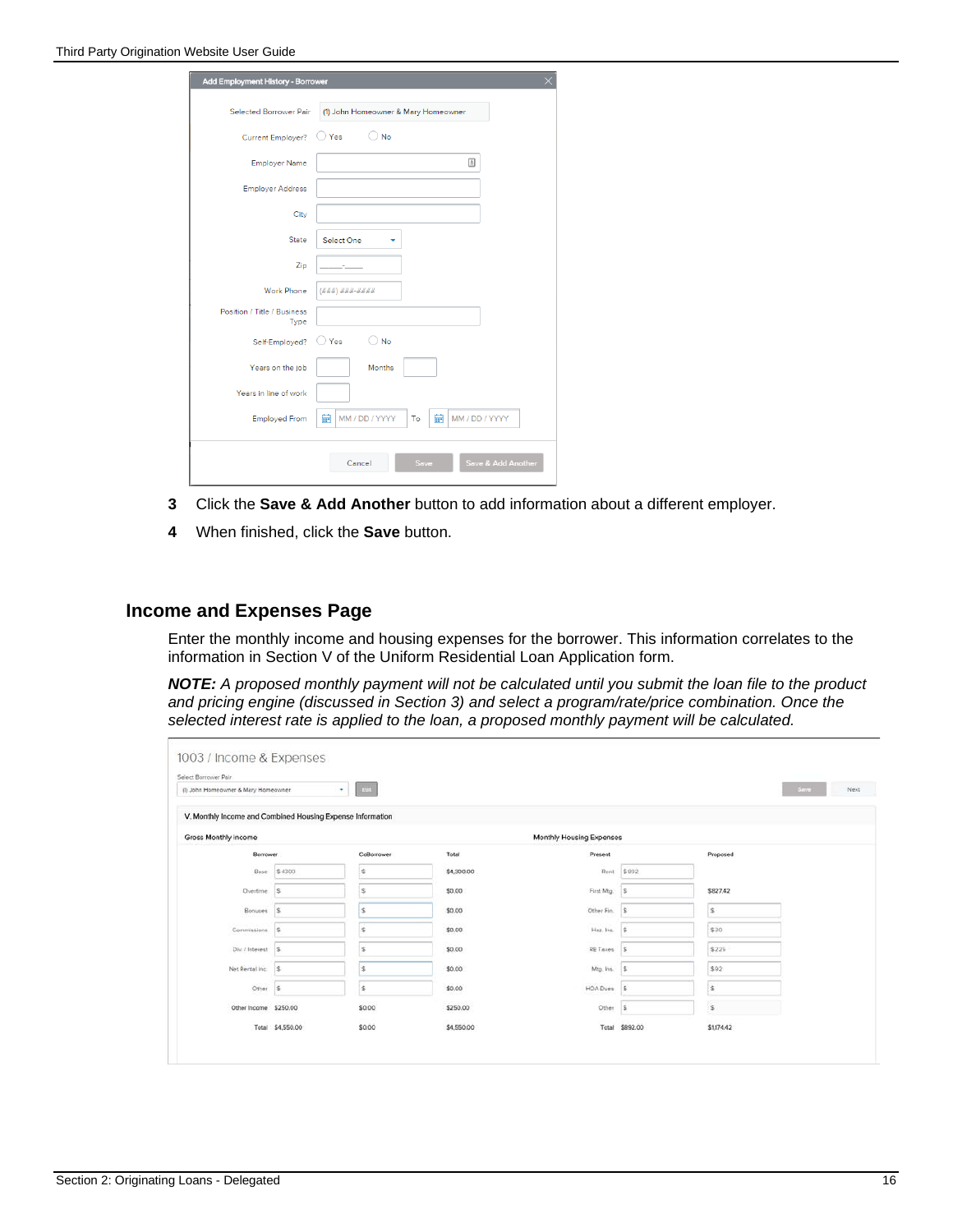#### **Assets and Liabilities Page**

Use the Assets and Liabilities page to enter information about asset accounts and liabilities. This information is reflected in Section VI of the Uniform Residential Loan Application.

#### **To Enter Asset Accounts:**

- **1** Click the **Add Asset Accounts** button.
- **2** Enter the asset information.

| <b>Add Asset Account</b>      |                                               |            | $\times$                   |
|-------------------------------|-----------------------------------------------|------------|----------------------------|
|                               | Borrower Pair John Homeowner & Mary Homeowner |            |                            |
| Enter Institution Information |                                               |            |                            |
| <b>Belongs To</b>             | Select One<br>٠                               |            |                            |
| Institution                   | $\boxed{\triangle}$                           |            |                            |
| Address                       |                                               |            |                            |
| City                          |                                               |            |                            |
| State                         | Select One                                    |            |                            |
| Zip                           |                                               |            |                            |
| <b>Account Information</b>    |                                               |            |                            |
| Account/Asset Type            | Account in the Name of                        | Cash Value | <b>Account Number</b>      |
| Select One                    | ٠                                             | \$         |                            |
| Select One                    | ۰                                             | \$         |                            |
| Select One                    | ٠                                             | \$         |                            |
| Select One                    | ٠                                             | \$         |                            |
|                               |                                               | Cancel     | Save & Add Another<br>Save |

- **3** In the Account Information section, select an account or asset type, and then provide its details.
- **4** Repeat Step 3 to add additional accounts related to this financial institution. You can add up to four accounts for one financial institution.
- **5** To add a new asset and account information, click the **Save & Add Another** button.
- **6** When finished entering asset accounts, click the **Save** button.

#### **To Enter Cash Deposits:**

**1** In the Cash Deposit Towards Purchase section, click the **Add Cash Deposits** button.

| <b>Add Cash Deposit</b> |                                               |      |                    |
|-------------------------|-----------------------------------------------|------|--------------------|
|                         | Borrower Pair John Homeowner & Mary Homeowner |      |                    |
| Amount                  | \$                                            |      |                    |
| Held By                 |                                               |      |                    |
|                         |                                               |      |                    |
|                         | Cancel                                        | Save | Save & Add Another |

- **2** Enter the cash deposit amount and who the cash deposit is held by.
- **3** To add a new cash deposit, click the **Save & Add Another** button.
- **4** When finished entering cash deposits, click the **Save** button.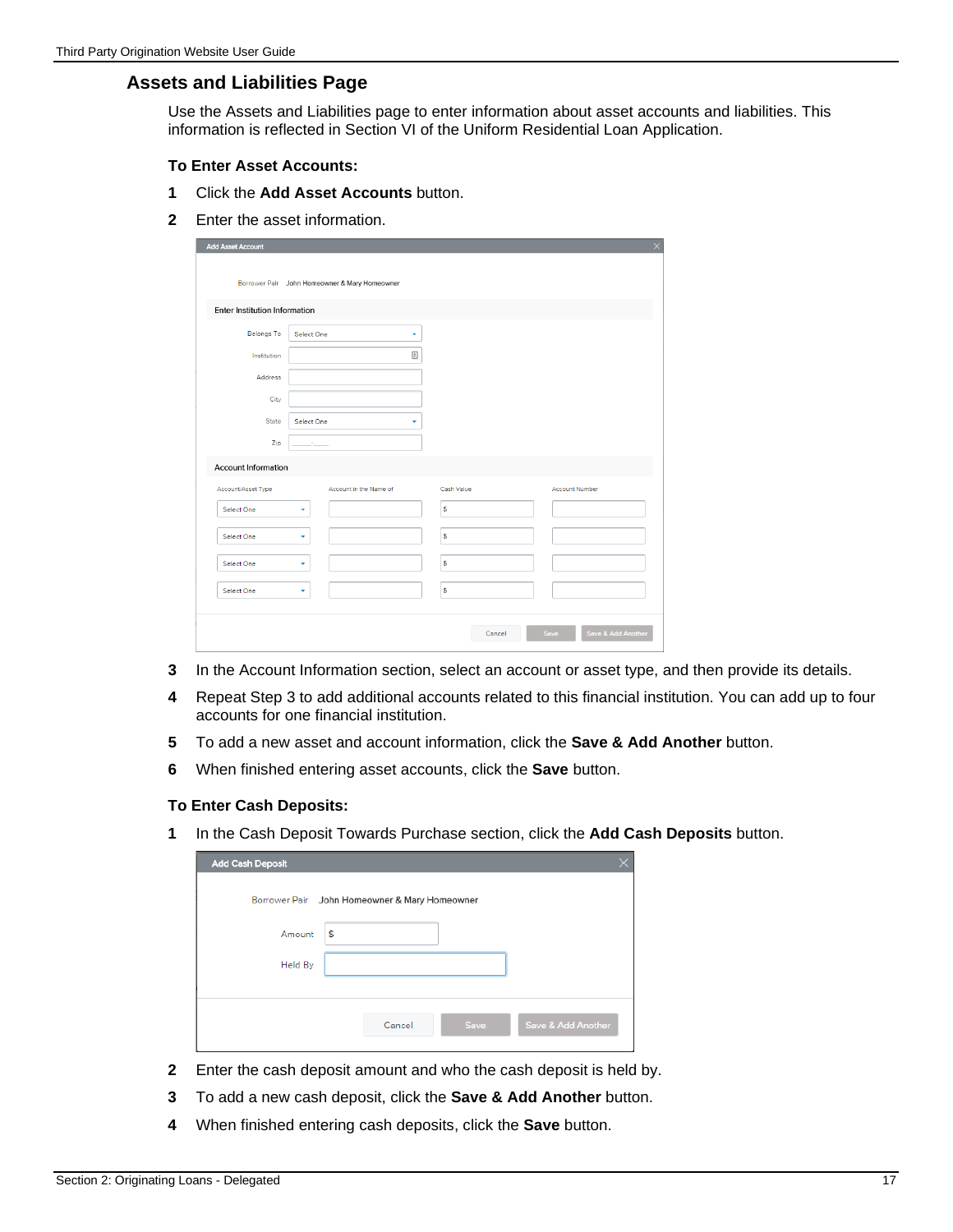#### **To Enter Stocks & Bonds:**

In the Stocks & Bonds section, click the **Add Stocks or Bonds** button.

| <b>Add Stocks and Bonds</b> |                                               |                    |
|-----------------------------|-----------------------------------------------|--------------------|
|                             | Borrower Pair John Homeowner & Mary Homeowner |                    |
| Company Name &              |                                               |                    |
| Account #                   |                                               |                    |
| value                       | \$                                            |                    |
|                             | Save<br>Cancel                                | Save & Add Another |

- Enter the Stock and Bond information.
- To add a new Stock and Bond entry, click the **Save & Add Another** button.
- When finished entering stocks and bonds, click the **Save** button.

#### **To Enter Automobiles Owned:**

In the Automobiles Owned section, click the **Add Automobile** button.

| Add Automobile asset |                                               |                    |
|----------------------|-----------------------------------------------|--------------------|
|                      | Borrower Pair John Homeowner & Mary Homeowner |                    |
| Make & Model         |                                               |                    |
| Value                | \$                                            |                    |
|                      |                                               |                    |
|                      | Save<br>Cancel                                | Save & Add Another |

- Enter the automobile asset information.
- To add a new automobile entry, click the **Save & Add Another** button.
- When finished entering automobiles, click the **Save** button.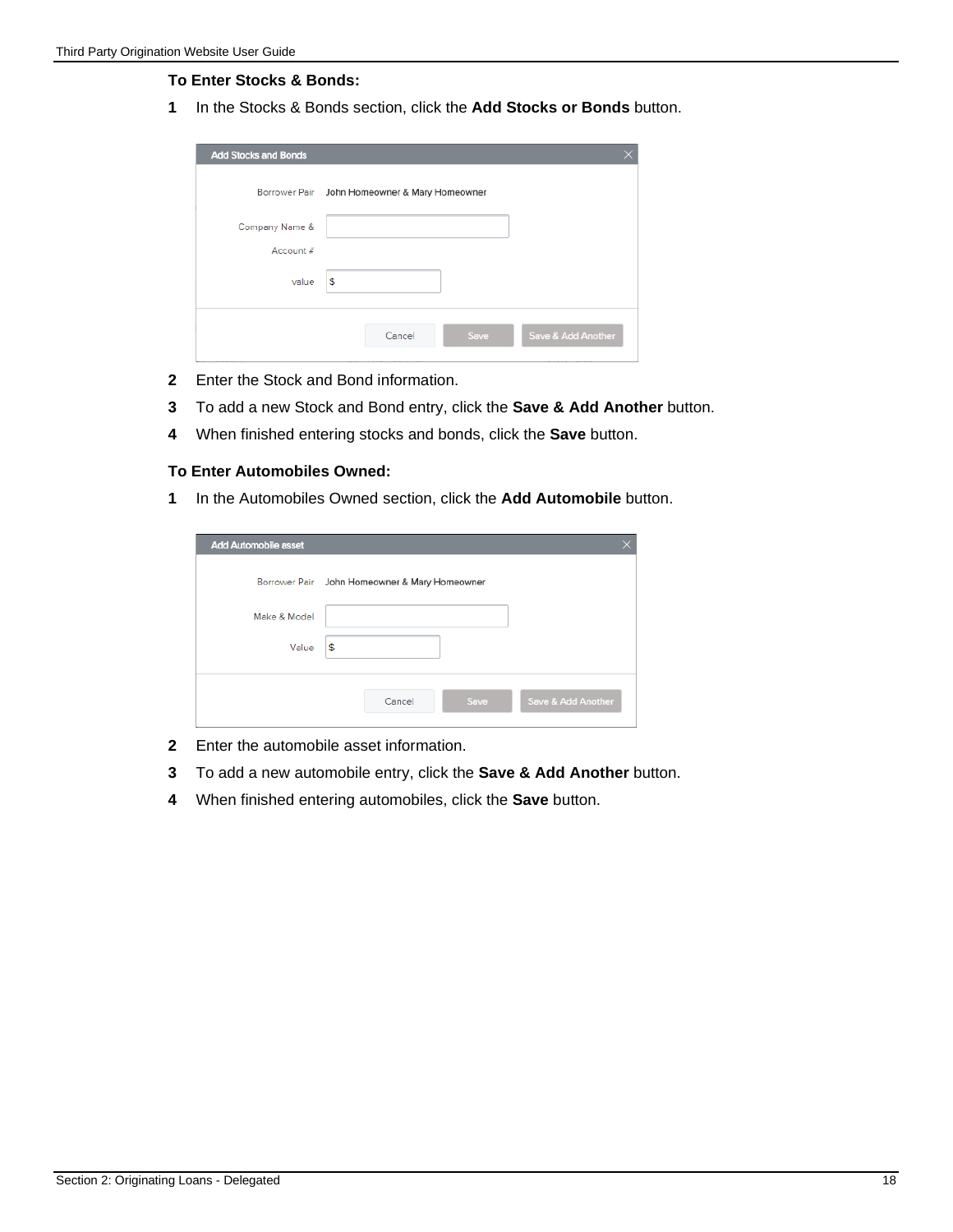#### **To Enter Other Assets:**

**1** In the Other Assets section, click the **Add Asset** button.

| <b>Add Other Assets</b> |                                               |                    |
|-------------------------|-----------------------------------------------|--------------------|
|                         | Borrower Pair John Homeowner & Mary Homeowner |                    |
| Description             |                                               |                    |
| value                   | \$                                            |                    |
|                         |                                               |                    |
|                         | Save<br>Cancel                                | Save & Add Another |

- **2** Enter the asset information.
- **3** To add a new other asset entry, click the **Save & Add Another** button.
- **4** When finished entering other assets, click the **Save** button.

#### **To Add Liabilities:**

*NOTE: Liabilities listed in the General Liabilities section are usually the liabilities from the credit report.*

- **1** To import liabilities from the credit report, click the **Import Liabilities** button
- **2** Review the liabilities, and then click the **Import Liabilities** button.

| Company Name         | Liability Type | Balance  | Monthly Payment | Months Left | Account Holder |
|----------------------|----------------|----------|-----------------|-------------|----------------|
| <b>TOYOTA CREDIT</b> | Installment    | \$15,838 | \$500           | $\circ$     | Borrower       |
| CHASE                | Installment    | \$5,000  | \$257           | $\circ$     | Borrower       |
| SALLIEMAE            | Installment    | \$5,000  | \$450           | $\Omega$    | Borrower       |
| SALLIEMAE            | Installment    | \$1,100  | \$25            | $\circ$     | Borrower       |
| UNIVERSAL VISA       | Revolving      | \$950    | \$25            | 38          | Borrower       |

- **3** When the liabilities have been successfully imported, you will receive a confirmation message. Click the **Close** button to dismiss the message and return to the loan.
- **4** Click the **Add a Liability** button (located at the bottom of the list) to enter additional liabilities.
- **5** Enter the liability details.
	- Select the **Exclude from URLA Page 2 Liabilities Total** check box to exclude the payment from the ratios.
	- Select the **Mortgage liability will remain on subject property** check box to indicate the liability will remain on the subject property after this loan transaction is complete.
- **6** To add a new liability, click the **Save & Add Another** button and enter the liability details.
- **7** When finished entering liabilities, click the **Save** button.
- **8** To modify a liability, click the **Edit** link at the right of the liability.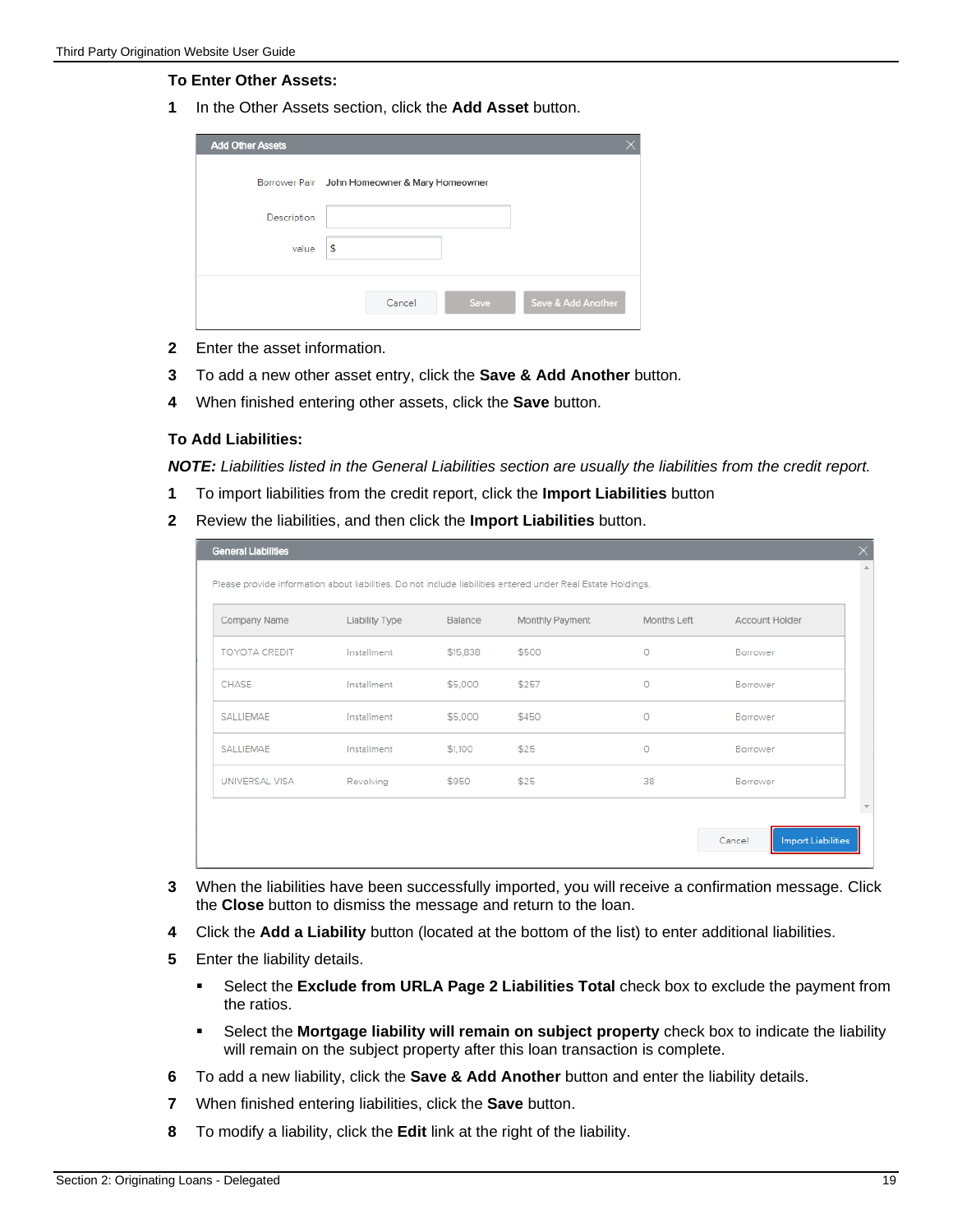#### **To Enter Alimony, Child Support, and Job-Related Expenses:**

Use the **Alimony, Child Support, and Job-Related Expenses** section on the Assets and Liabilities tab to enter applicable payment details.

#### **To Enter Real Estate Holdings:**

- **1** In the Schedule of Real Estate Owned section, click the **Add a Real Estate Owned** button.
- **2** Enter information about the real estate owned by the borrower, including any outstanding liens.
- **3** Click the **Save & Add Another** button to add information about an additional real estate holding.
- **4** When finished adding Real Estate Holdings, click the **Save** button.

#### **Transaction Details Page**

Use Transaction Details page to enter the subject property's purchase price and other transaction details.

*NOTE: When working with a loan you imported to the website, the fields on the Transaction Details page will be automatically populated with applicable information from the loan file.* 

| VII. Details of Transaction |                                                     |                    |              |
|-----------------------------|-----------------------------------------------------|--------------------|--------------|
|                             | a. Purchase Price                                   |                    | \$165000     |
|                             | b. Alterations, Improvements, Repairs               |                    | \$           |
|                             | c. Land (if acquired separately)                    |                    | \$           |
|                             | d. Refinance (incl. debts to be paid off)           |                    | \$           |
|                             | e. Estimated Prepaid Items                          |                    | \$1100       |
|                             | f. Estimated Closing Costs                          |                    | \$2900       |
|                             | g. PMI, MIP, Funding Fee                            |                    | \$           |
|                             | h. Discount (if Borrower will pay)                  |                    | \$           |
|                             | i. Total Costs (a through h)                        |                    | \$169,000.00 |
|                             | j. Subordinate Financing                            |                    | \$           |
|                             | k. Borrower's Closing Costs Paid By Seller          |                    | \$           |
| T.                          | $\frac{\hbar}{m}$<br>Cash Deposit on sales contract | $\bar{\mathbf{v}}$ | \$350        |
| L                           | Select One                                          | ٠                  | \$           |
| 1                           | Select One                                          | ۰                  | \$           |
| I.                          | Select One                                          | ٠                  | \$           |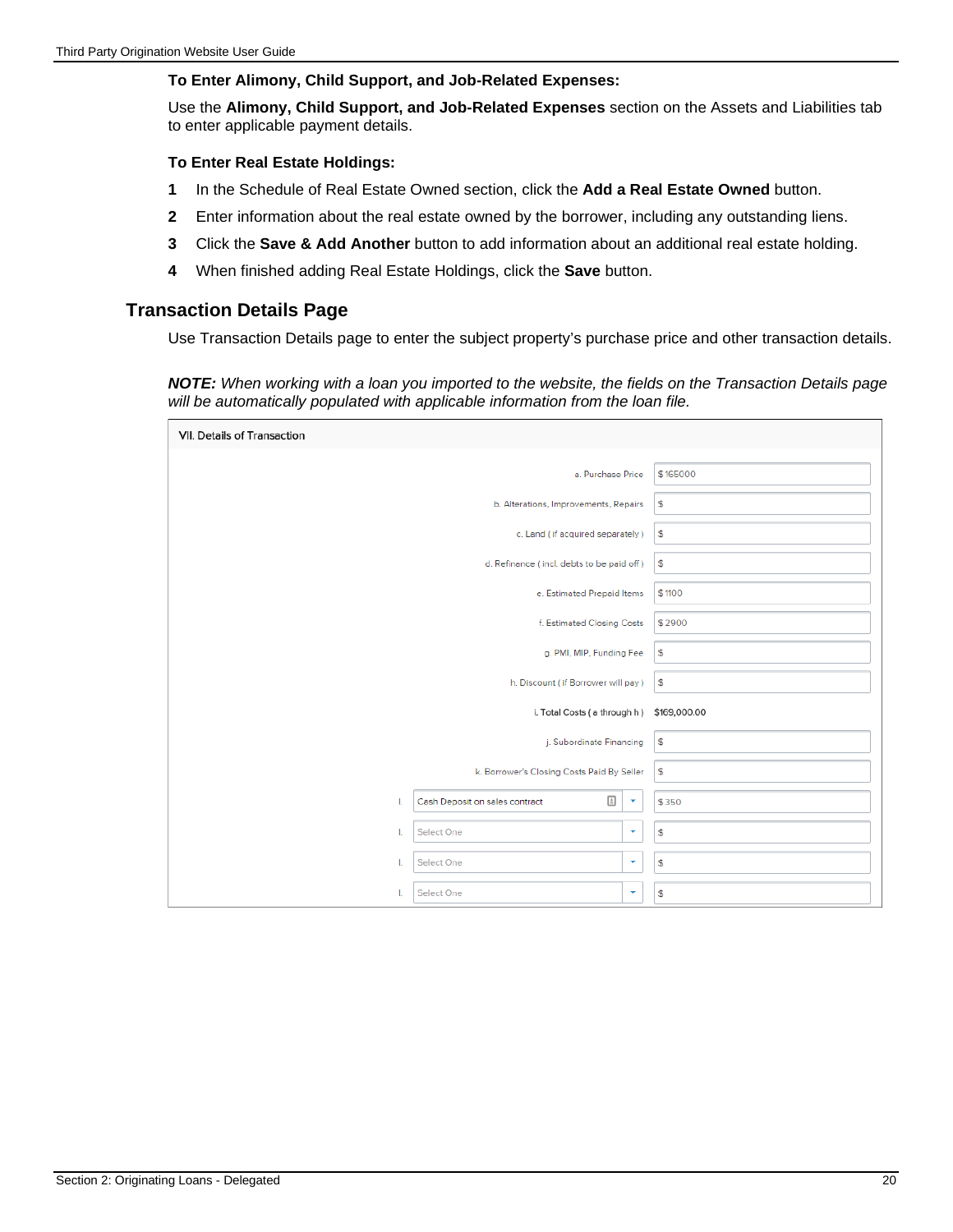#### **Information for Government Monitoring**

Select **Yes** or **No** for each question, and then select the appropriate options in the Borrower and Co-Borrower *Information for Government Monitoring* and *Interviewer Information* sections. This information reflects the information found in Sections VIII and X of the Uniform Residential Loan Application.

| <b>VIII.</b> Declarations                                                                                                                              |            |           |             |            |
|--------------------------------------------------------------------------------------------------------------------------------------------------------|------------|-----------|-------------|------------|
|                                                                                                                                                        | Borrower   |           | Co-Borrower |            |
| a. Are there any outstanding judgments against you?                                                                                                    | Yes        | No        | Yes         | No         |
| b. Have you been declared bankrupt within the past 7 years?                                                                                            | Yes        | No        | Yes         | No         |
| c. Have you had property foreclosed upon or given title or deed in lieu thereof in<br>the last 7 years?                                                | Yes        | No        | Yes         | No         |
| d. Are you party to a lawsuit?                                                                                                                         | Yes        | <b>No</b> | Yes         | No<br>a s  |
| e. Have you directly or indirectly been obligated on any loan which resulted in<br>foreclosure, transfer of title in lieu of foreclosure, or judgment? | Yes        | No        | Yes         | No         |
| f. Are you presently, delinquent or in default on any Federal debt or any other loan,<br>mortgage, financial obligation, bond, or loan guarantee?      | <b>Yes</b> | No        | Yes         | No<br>a l  |
| g. Are you obligated to pay alimony, child support, or separate maintenance?                                                                           | Yes        | No        | Yes         | No         |
| h. Is any part of the down payment borrowed?                                                                                                           | Yes        | No        | Yes         | No<br>- 1  |
| i. Are you a co-maker on a note?                                                                                                                       | Yes        | No        | Yes         | No<br>a sa |
| j. Are you a U.S. citizen?                                                                                                                             | Yes        | No        | Yes         | No<br>a a  |
| k. Are you a permanent resident alien?                                                                                                                 | Yes        | No        | Yes         | No         |
| I. Do you intend to occupy the property as your primary residence?                                                                                     | Yes        | No        | Yes         | No         |
| m. Have you had an ownership interest in a property in the last 3 years?                                                                               | Yes        | No        | Yes         | No         |

#### **Comments**

The Comments section on the comments page is used as a continuation sheet if you need more space to complete the 1003 loan application. Comments added to this section Encompass TPO Connect are recorded on the 1003 page 4 form in Encompass.

#### **Adding Co-Mortgagors**

After entering all of the 1003 information for the initial borrower(s), you can then add a co-mortgagor.

#### **To Add Co-Mortgagors:**

**1** At the top of the page, click the **Edit** button.

| 1003 / Loan Information<br>Select Borrower Pair<br>(1) John Homeowner & Mary H<br>Edit<br>٠ | Save<br><b>Next</b> |
|---------------------------------------------------------------------------------------------|---------------------|
| The income / assets of a person other than the Borrower will be used.                       |                     |
|                                                                                             |                     |

- **2** Click **Add New Pair** to add a Co-Mortgager pair.
- **3** Enter the required information for the co-mortgagor(s).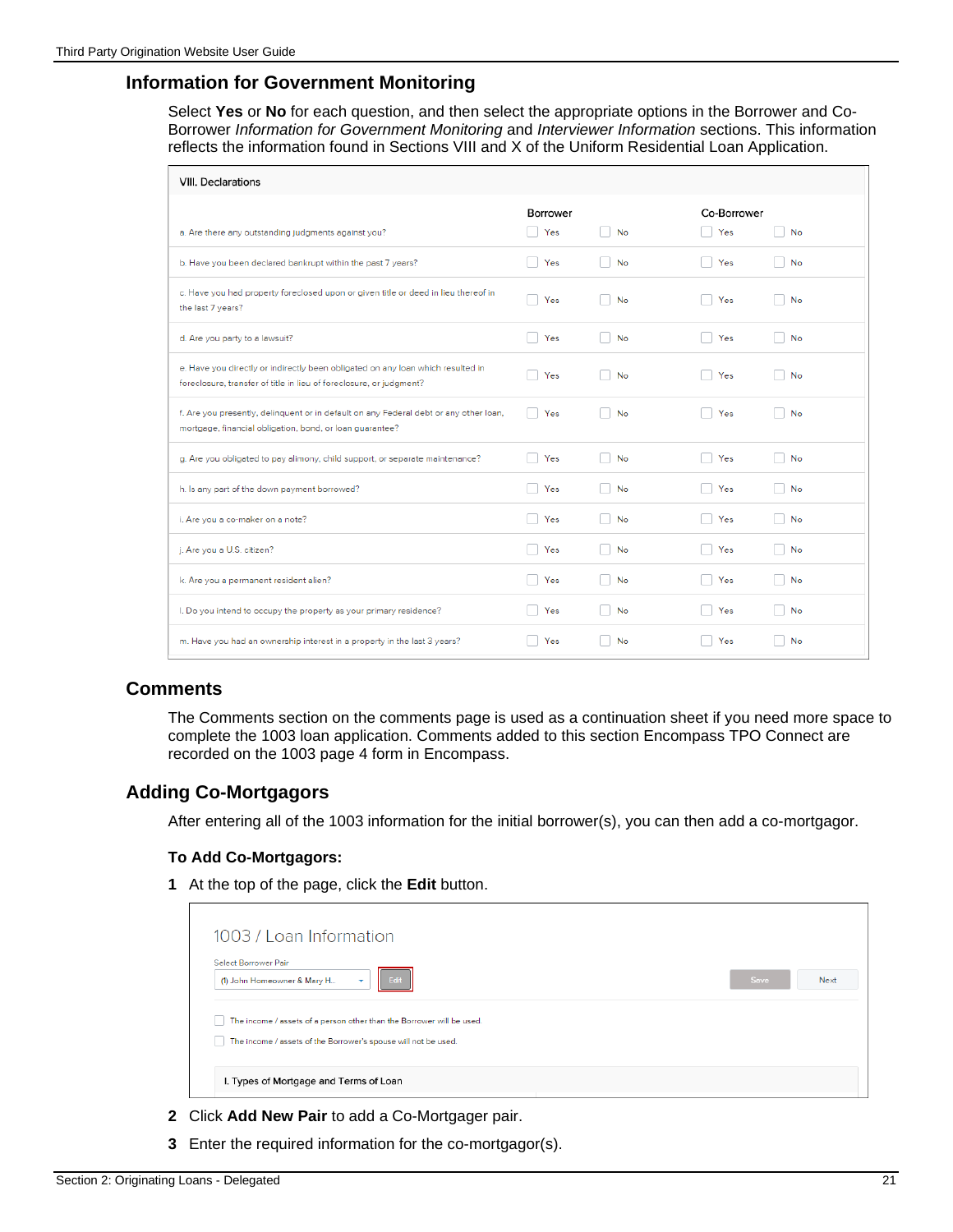- **4** When finished, click **Save**.
- **5** At the top of the page, select the new borrower pair from the **Select Borrower Pair** drop-down list.
- **6** Complete all of the information on each of the 1003 tabs for the co-mortgagor(s), just as you did for the initial borrower(s).

### **Product Pricing & Lock**

#### **To Search Product & Pricing:**

- **1** Click the **Product Pricing & Lock** link on the left menu, and then click **Search Product & Pricing**.
- **2** Enter the required information. (Required fields are marked with a red asterisk. **\***) Please note the scroll bar to access additional data for input.

| * Representative Credit Score | * Ease Loan Amount                     |                                         | Mt, MP, FF Finenced      | * Total Loan Amount | 1TV | CLTV |
|-------------------------------|----------------------------------------|-----------------------------------------|--------------------------|---------------------|-----|------|
|                               | s                                      | s                                       |                          | \$0.00              |     |      |
| * Loan Type                   | * Subject Property State               | * Postal Code                           |                          | * Number of Units   |     |      |
| Select One                    | Select One                             |                                         |                          |                     |     |      |
|                               |                                        |                                         |                          |                     |     |      |
| Special Products              | * Property Type                        |                                         | * Docupency Type:        |                     |     |      |
| Select<br>$\sim$              | Select Ove-                            | $\alpha$                                | Select One               |                     |     |      |
| * Loan Documentation Type     | Front End O'TI                         | Back End DTI                            | Total Monthly Income:    |                     |     |      |
| Select One                    |                                        |                                         | $\mathsf{s}$             |                     |     |      |
| *Loan Purpose                 |                                        |                                         |                          |                     |     |      |
| Select One<br>$\alpha$        | o<br><b>Impound Watser</b><br>$\equiv$ | Self Employed                           | $\equiv$ $\frac{1}{100}$ |                     |     |      |
|                               | Ŀĸ<br>Prepayment Pertaity              | <b>Dino, Hausing</b><br>Payment History |                          |                     |     |      |
| * Appreciated Value           | $\equiv$<br>Interest Only              | Lender Paid MI                          | $=$ $\Box$               |                     |     |      |
| s                             | I it<br>Lender Fee Wenn                |                                         |                          |                     |     |      |
| * Tarm Months                 | * LO Compensation Paid By              |                                         |                          |                     |     |      |
|                               | Lender                                 |                                         |                          |                     |     |      |
| * Americanism Type            | * Twipet                               |                                         |                          |                     |     |      |
| Salact One<br>٠               | <b>D</b> Price<br>O Ratur              | s                                       |                          |                     |     |      |
| " Lock Period                 | Channel                                |                                         |                          |                     |     |      |
| <b>Select One</b><br>٠        | <b>Wholeswig</b>                       |                                         |                          |                     |     |      |
| * Lien Postton                |                                        |                                         |                          |                     |     |      |

**3** Click the **Search Product & Pricing** button.

| <b>Search Results</b><br><b>Change Search</b><br>Ineligible<br>Eligible<br>Filters<br>Program Name<br>Price (\$)<br>Rate<br>Price<br>Payment<br><b>O</b> Target Price<br>$\ddot{}$<br>1088.00<br>Access 5% Deferred FNMA<br>3.250<br>100.000<br>◯ Target Rate<br>1088.00<br>$\ddot{}$<br>Access 4% Forgivable FNMA<br>3.250<br>100.000<br>1stHomelllinois FNMA<br>$\ddot{}$<br>3.250<br>100,000<br>1088.00<br>Lock Period<br>$+$<br>Access 10% Repayable FNMA<br>3.250<br>100.000<br>1088.00<br>60 days<br>٠<br>Apply Filter |              |  |  | <b>Search Product and Pricing</b> |
|------------------------------------------------------------------------------------------------------------------------------------------------------------------------------------------------------------------------------------------------------------------------------------------------------------------------------------------------------------------------------------------------------------------------------------------------------------------------------------------------------------------------------|--------------|--|--|-----------------------------------|
|                                                                                                                                                                                                                                                                                                                                                                                                                                                                                                                              |              |  |  |                                   |
|                                                                                                                                                                                                                                                                                                                                                                                                                                                                                                                              | e<br>嗰       |  |  |                                   |
|                                                                                                                                                                                                                                                                                                                                                                                                                                                                                                                              |              |  |  |                                   |
|                                                                                                                                                                                                                                                                                                                                                                                                                                                                                                                              | Details      |  |  |                                   |
|                                                                                                                                                                                                                                                                                                                                                                                                                                                                                                                              | Details      |  |  |                                   |
|                                                                                                                                                                                                                                                                                                                                                                                                                                                                                                                              | Details      |  |  |                                   |
|                                                                                                                                                                                                                                                                                                                                                                                                                                                                                                                              | Details      |  |  |                                   |
|                                                                                                                                                                                                                                                                                                                                                                                                                                                                                                                              |              |  |  |                                   |
|                                                                                                                                                                                                                                                                                                                                                                                                                                                                                                                              |              |  |  |                                   |
|                                                                                                                                                                                                                                                                                                                                                                                                                                                                                                                              | $\mathbf{v}$ |  |  |                                   |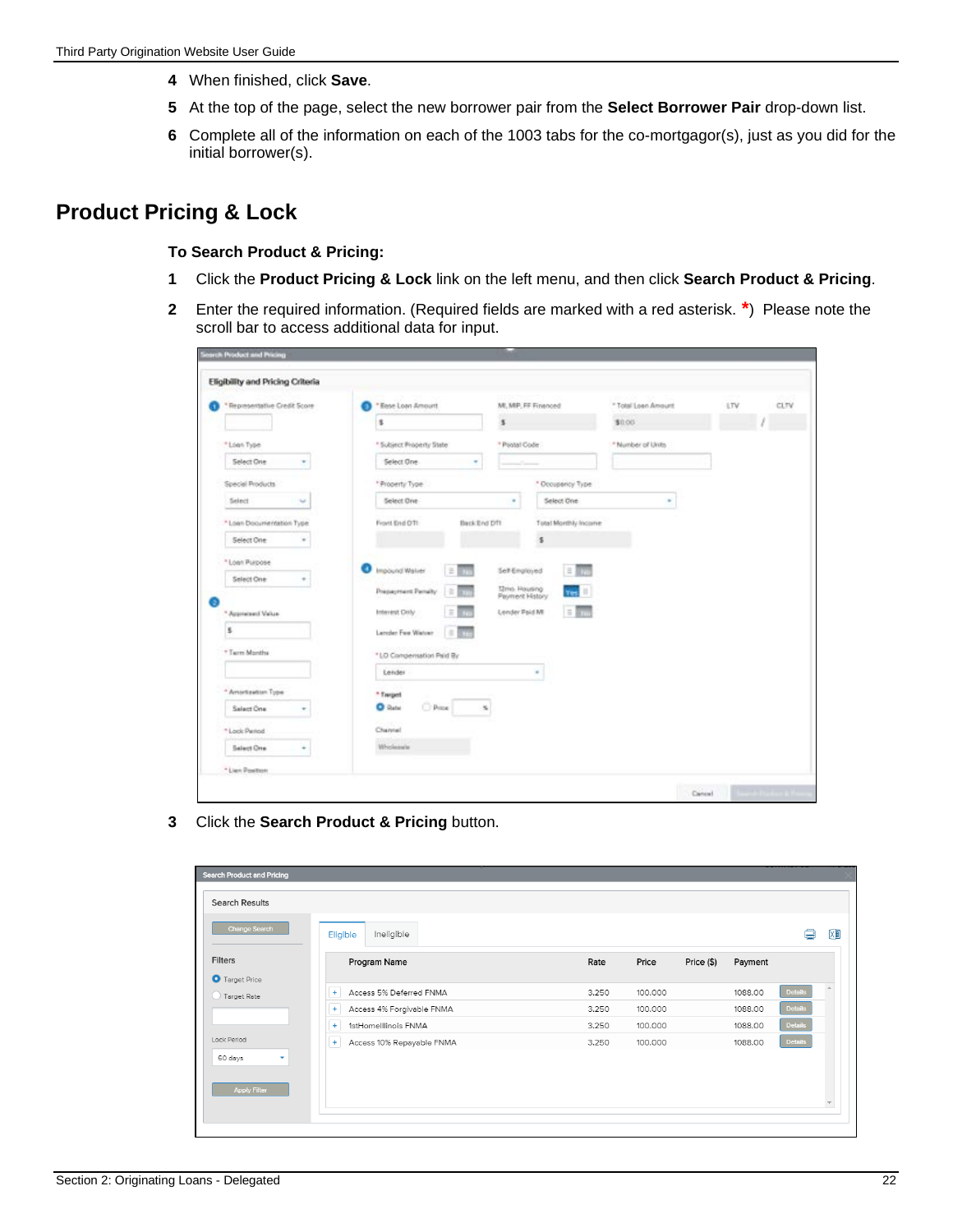**4** Click an eligible program's **Details** button to view the product details.

| Product Details         |                                                           |       |         |           |
|-------------------------|-----------------------------------------------------------|-------|---------|-----------|
| <b>Back to Renalize</b> | Access 5% Deferred FNMA<br>Actuals 5% Deferred FNMA Guide |       |         | Ē         |
|                         | Adjustments                                               | Rote  | Price   | Price(\$) |
|                         | BASE                                                      | 3.250 | 100.000 | \$0.00    |
|                         | Net                                                       | 3.250 | 100.000 | \$0.00    |
|                         |                                                           |       |         |           |

**5** Select Request Lock

#### **To Cancel a Lock:**

When a rate lock request has been submitted and then locked by the Lender, a Cancel Lock button is enabled in Encompass TPO Connect. When you click the Cancel Lock button, the lock request is canceled.

**1** On the Product, Pricing & Lock page, click **Cancel Lock**.

| <b>View Lock History</b> | Extend Lock | Re-Price Lock | <b>Cancel Lock</b> |
|--------------------------|-------------|---------------|--------------------|
|                          |             |               |                    |

**2** Select **Yes**, to confirm



#### **To View the Lock History:**

**1** On the Product, Pricing & Lock page, click **View Lock History**.

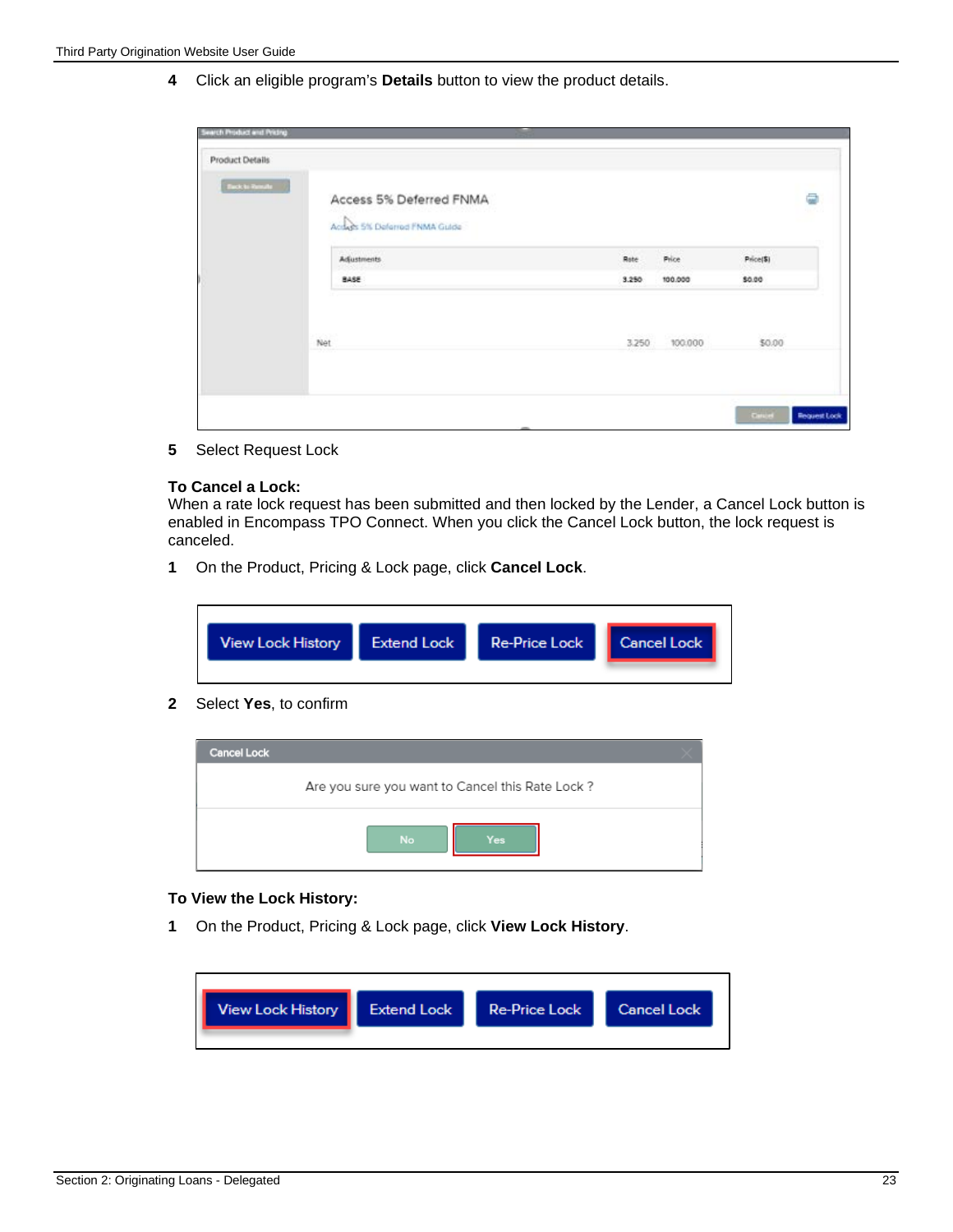**2** To close the Lock History, click **Close**.



#### **Loan Summary Page**

Once the loan has been registered, the Loan Summary page displays. This page provides information about the loan at a glance. There are several cards that display the borrower information with basic loan terms, rate lock information, the current loan status, property information, and credit information. There is also a list of key dates on the right side of the page.

The Loan Status card is dynamic based on the stage the loan is in. As the key dates of the loan are updated in Encompass the dates display in the Key Dates section and the title of this card changes to reflect the stage the loan is in.

|                                        |                                          |                         |          | <b>Key Dates</b>          |            |
|----------------------------------------|------------------------------------------|-------------------------|----------|---------------------------|------------|
| Glenda Gilemore<br>\$250,000.00        |                                          | Pending Purchase Review |          | Registered                | 12/04/2019 |
|                                        |                                          | Purchase Conditions     |          | Submitted for Review      | 12/04/2019 |
| Loan Type<br>Conventional              | Document Type<br><b>FullDocumentatio</b> | Open                    | $\Omega$ | <b>Purchase Suspended</b> | $\sim$     |
|                                        |                                          | Ready for Review        | $\Omega$ | Purchase Rejected         |            |
| Lien Position<br>FirstLien             | Loan Purpose<br>Purchase                 |                         |          | <b>Purchased Approval</b> |            |
| Amortization Type                      | Purpose of ReFi                          |                         |          | Clear to Purchase         |            |
| <b>Fixed Rate</b>                      |                                          | 6666 Cook Street,       |          |                           |            |
| Amortization Term                      |                                          | Chicago, IL 60601       |          | <b>Purchase Date</b>      |            |
| 360                                    |                                          | Primary 1 Unit Detached |          | <b>Cancelled Date</b>     |            |
|                                        |                                          | Purchase Price          |          | <b>Withdrawn Date</b>     |            |
|                                        |                                          | \$500,000               |          |                           |            |
| Locked 3.250%                          |                                          |                         |          |                           |            |
| Final Price 100                        |                                          |                         |          |                           |            |
|                                        |                                          | Decision FICO 700       |          |                           |            |
| Commitment Type<br><b>Best Efforts</b> | Lock Date<br>12/04/2019                  |                         |          |                           |            |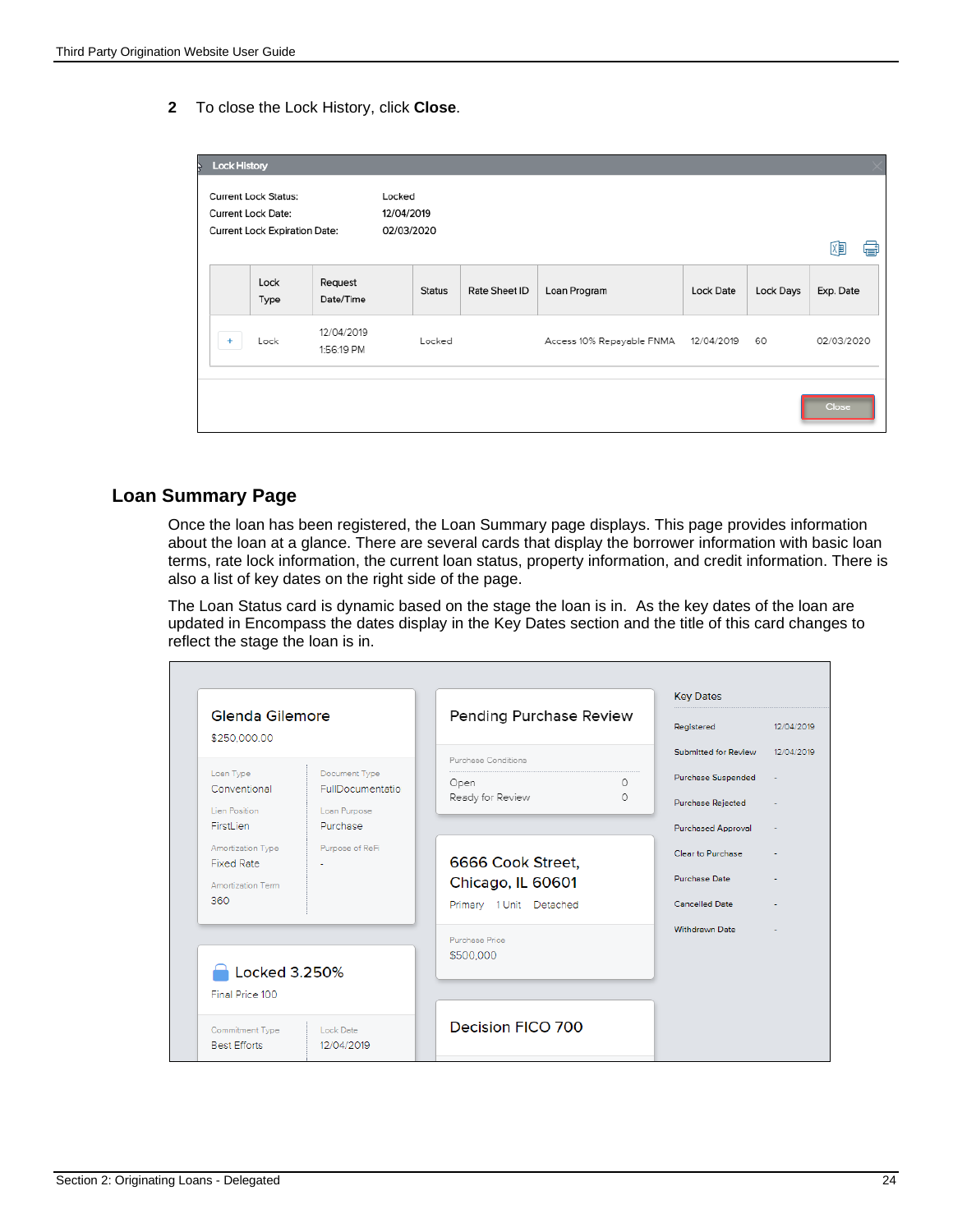#### **Adding Documents**

#### **To Add Documents to the Loan:**

**1** On the menu on the left, click the **Documents** link.



**2** Click the **Add Document** button.

| Collapse All<br>Expand All   | €<br>园<br>Add Document<br>Print Fax Cover Sheet      |
|------------------------------|------------------------------------------------------|
| J,                           | Max attachment size is 200 MB. View Supported Files. |
| All Borrowers                |                                                      |
| I [UNASSIGNED]               | Drag & Drop files here or<br>Browse for files        |
| Glenda Gilemore              |                                                      |
| ASSETS - CASH/FUNDS TO CLOSE | Drag & Drop files here or<br><b>Drowse for files</b> |
| <b>E IHDA DOCUMENTS</b>      | Drag & Drop files here or<br>Browse for files.       |
| N INVESTOR DOCUMENTS         | Drag & Drop files here or<br><b>Browse for files</b> |
| PPE REPORT                   | Drag & Drop files here or<br><b>Browse for files</b> |

**3** On the Document View Settings dialogue box, select a borrower pair and then select a document from the **Documents** list.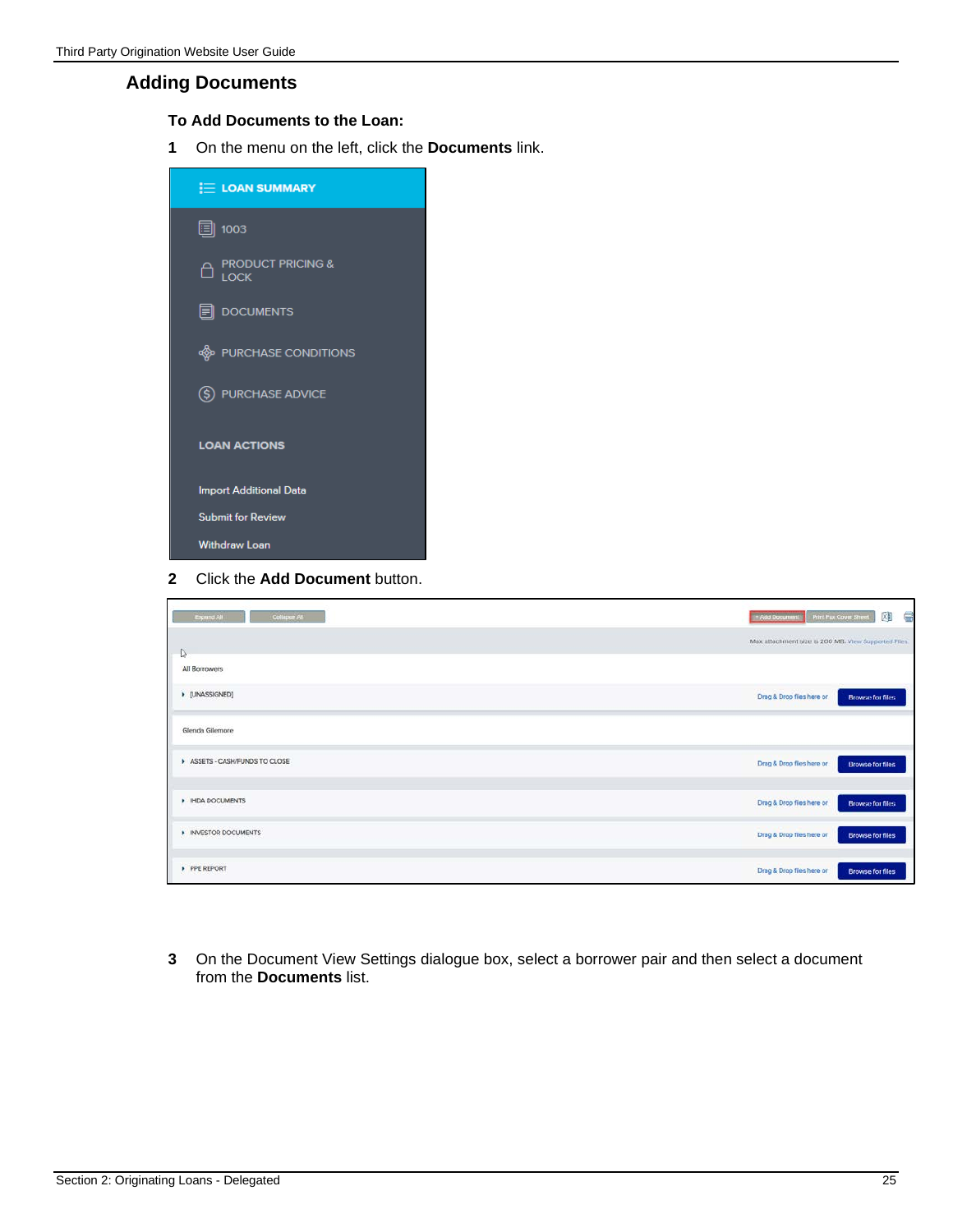| <b>Document View Settings</b>        |                                                |
|--------------------------------------|------------------------------------------------|
| Select the Documents you want to add |                                                |
| <b>Borrower Pair</b>                 | Documents<br>Select all                        |
| <b>All Borrowers</b>                 | HUD - 92900 B Important Notice to<br>Homebuyer |
| Glenda Gilemore                      | I-Refi Assistance Impact Letter                |
|                                      | <b>IHDA Documents</b>                          |
|                                      | <b>Investor Documents</b>                      |
|                                      | PPE Report                                     |
|                                      |                                                |
|                                      |                                                |
|                                      |                                                |
|                                      |                                                |
|                                      |                                                |

- **4** Click **Save** to add the document(s) to the list on the Documents page.
- **5** Drag and drop the document file to the document entry in the list or click the **Browse for files** button to select a file to attach to the document entry. The document is now included in the Documents.
- **6** To move a document, click the **Expand Icon** (<sup> $*$ </sup>) to expand the document entry, and then click the **Move Icon** ( $\overline{\mathbb{D}}$ ) and follow steps three through four to select a new document entry to attach the document to.
- **7** To delete a document assigned to a category, click the Delete  $(\overline{m})$  icon.

#### **To Assign Unassigned Documents on Upload:**

- **1** On the menu on the left, click the **Documents** link.
- **2** Drag and drop a document to the Unassigned section or click **Browse for files** and select the file to upload.
- **3** Once the upload is completed, the Conditions pop up displays.
- **4** If the document satisfies one or more conditions, select the conditions that the document satisfies.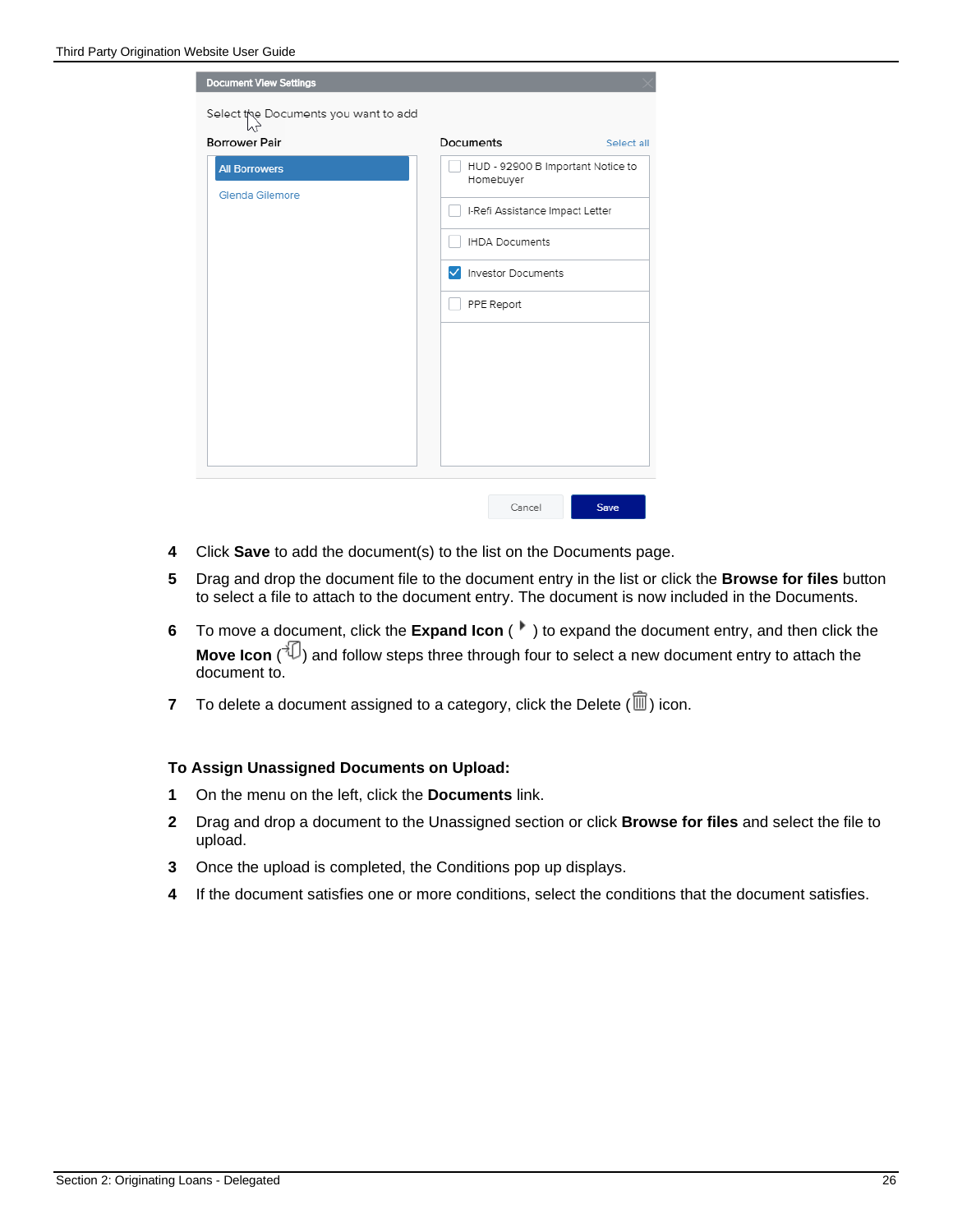| Conditions   |                                      |              |
|--------------|--------------------------------------|--------------|
| Condition    | Ready for Review                     |              |
| 1008         |                                      |              |
| Appraisal    |                                      |              |
| AUS Findings |                                      | $\mathbf{v}$ |
|              | <b>Notify Lender</b><br>Ok<br>Cancel |              |

- **5** After selecting the conditions that are fulfilled, click **OK** to satisfy the condition with the document, or click **Notify Lender** to satisfy the condition and indicate to the lender or investor that the condition is ready for review.
- **6** If your administrator has configured email notifications, an email is sent, notifying the email contact that the conditions are ready for review.

*NOTE: Your administrator can disable the Unassigned category which removed the option from the Documents page. Your administrator can also enable the option to download document files in their* 

*original format. If the Admin has enabled this option, you can click the Download icon* $\triangleq$  **to download a** *copy of the document.*

#### **Saving the Loan**

To save the information you have entered on the 1003, click the **Save** button. The Save button is located at the top and bottom of every 1003 page.

| 1003 / Loan Information                             |                                                                                                                                         |                           |                                   |      |      |  |
|-----------------------------------------------------|-----------------------------------------------------------------------------------------------------------------------------------------|---------------------------|-----------------------------------|------|------|--|
| Select Borrower Pair<br>(1) John Homeowner & Mary H | Edit<br>۰                                                                                                                               |                           |                                   | Save | Next |  |
|                                                     | The income / assets of a person other than the Borrower will be used.<br>The income / assets of the Borrower's spouse will not be used. |                           |                                   |      |      |  |
| I. Types of Mortgage and Terms of Loan              |                                                                                                                                         |                           |                                   |      |      |  |
| <b>Base Loan Amount</b>                             | \$156350                                                                                                                                | <b>Interest Rate</b>      | 4.875                             |      | %    |  |
| <b>Lien Position</b>                                | First                                                                                                                                   | <b>Prepayment Penalty</b> | No                                |      | ۰    |  |
| Loan Type                                           | Conventional<br>٠                                                                                                                       | MI Coverage               |                                   | %    |      |  |
| Lender Case Number                                  | Case 41                                                                                                                                 | <b>MI</b> Months          |                                   |      |      |  |
| <b>Amortization Term Months</b>                     | 360                                                                                                                                     |                           | Lender Paid Mortgage<br>Insurance |      |      |  |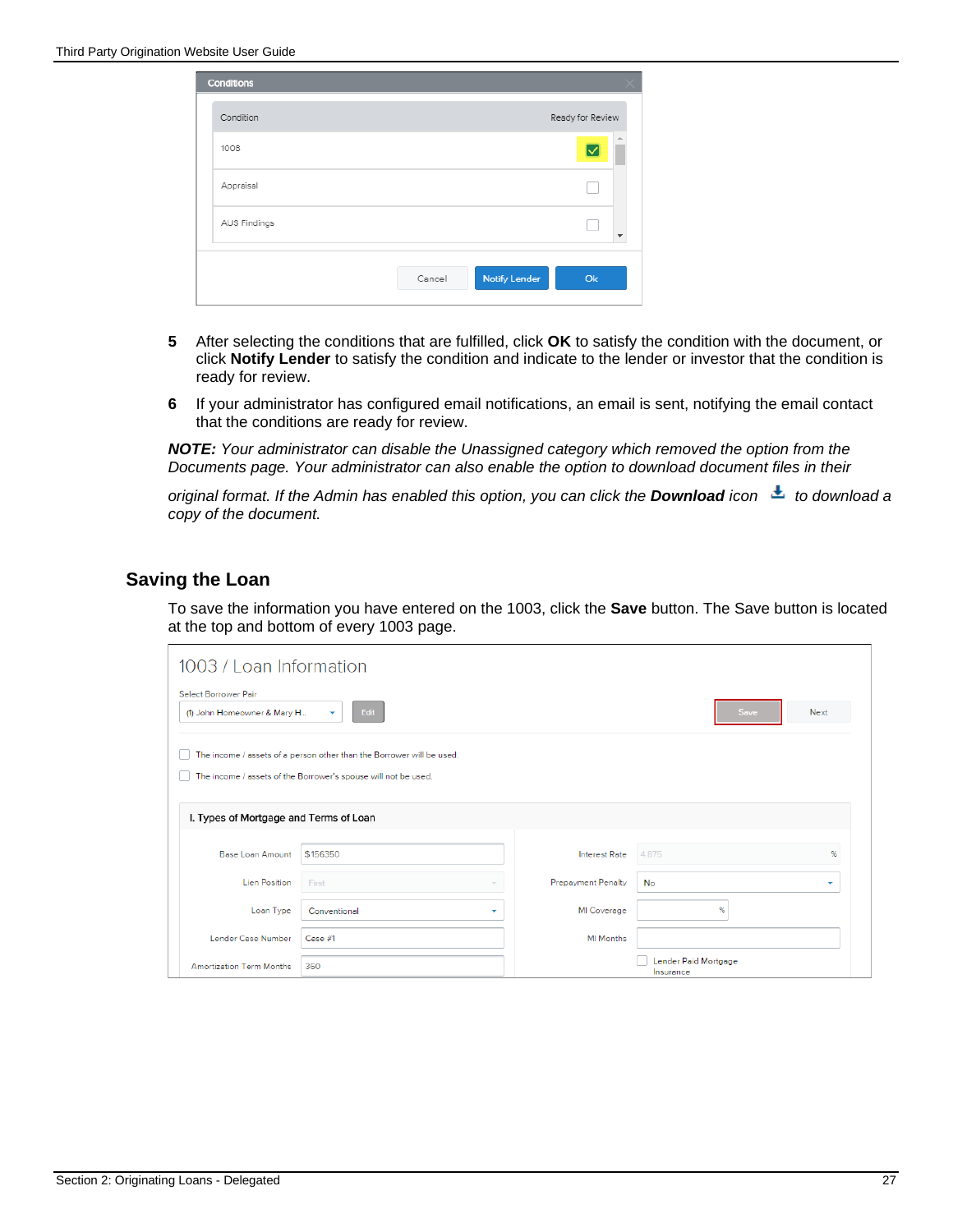#### **To Submit the Loan:**

- **1** Click the **Submit for Review** link from the menu on the left.
- **2** On the Submit for Review page, review the loan information and click **Submit for Review**

| <b>ED LOAN SUMMARY</b>        |                                |                          |                          |                                 |            |                          |
|-------------------------------|--------------------------------|--------------------------|--------------------------|---------------------------------|------------|--------------------------|
| 圓 1003                        | Submit for Review              |                          |                          |                                 |            | <b>Submit for Review</b> |
| PRODUCT PRICING               | <b>Submission Overview</b>     |                          |                          |                                 |            |                          |
| <b>同</b> DOCUMENTS            | <b>Application Date</b>        | Not Submitted            | <b>Submission Status</b> | <b>Submission Date</b><br>×.    |            |                          |
| <b>EVECHASE</b><br>CONDITIONS |                                |                          |                          |                                 |            |                          |
| (\$) PURCHASE ADVICE          | <b>Borrower Information</b>    |                          |                          |                                 |            |                          |
|                               | Select Borrower Pair           |                          |                          |                                 |            |                          |
| <b>LOAN ACTIONS</b>           | (1) John Homeowner & Mary Home | $\overline{\phantom{a}}$ |                          |                                 |            |                          |
| <b>Import Additional Data</b> | Borrower                       |                          |                          | Co-Borrower                     |            |                          |
| <b>Submit for Review</b>      | <b>Borrower First Name</b>     | John                     |                          | Co-Borrower First Name          | Mary       |                          |
|                               | Borrower Middle Name           |                          |                          | Co-Borrower Middle Name         |            |                          |
|                               | Borrower Last Name             | Homeowner                | Suffix                   | Co-Borrower Last Name Homeowner |            | Suffix                   |
|                               | Cell Phone Number              |                          |                          | Cell Phone Number               |            |                          |
|                               | <b>Email Address</b>           |                          |                          | <b>Email Address</b>            |            |                          |
|                               | SSN                            | *****-5000               | Ø                        | <b>SSN</b>                      | *****-2000 | Ø                        |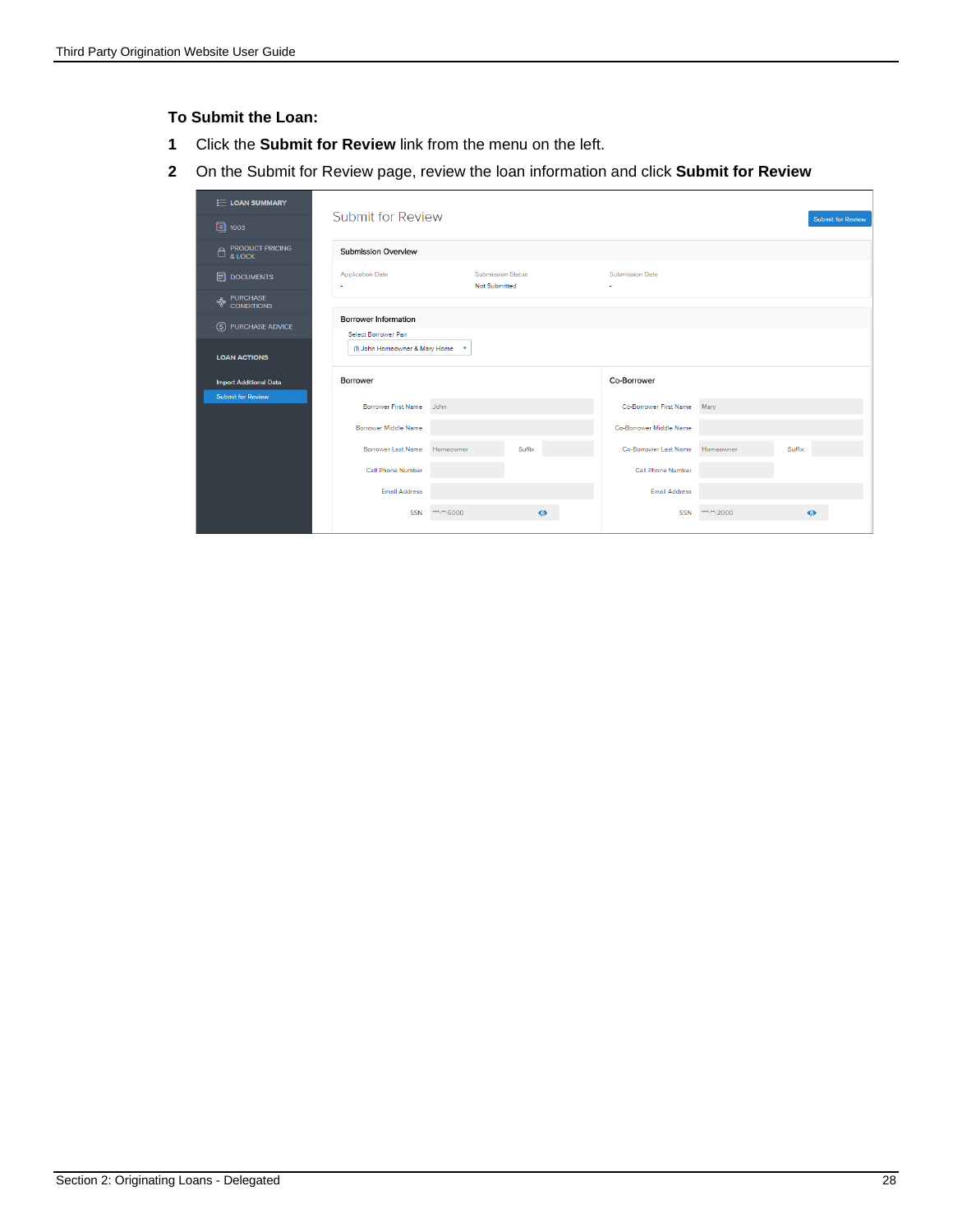# **Section**



# **Working with Loans – Delegated**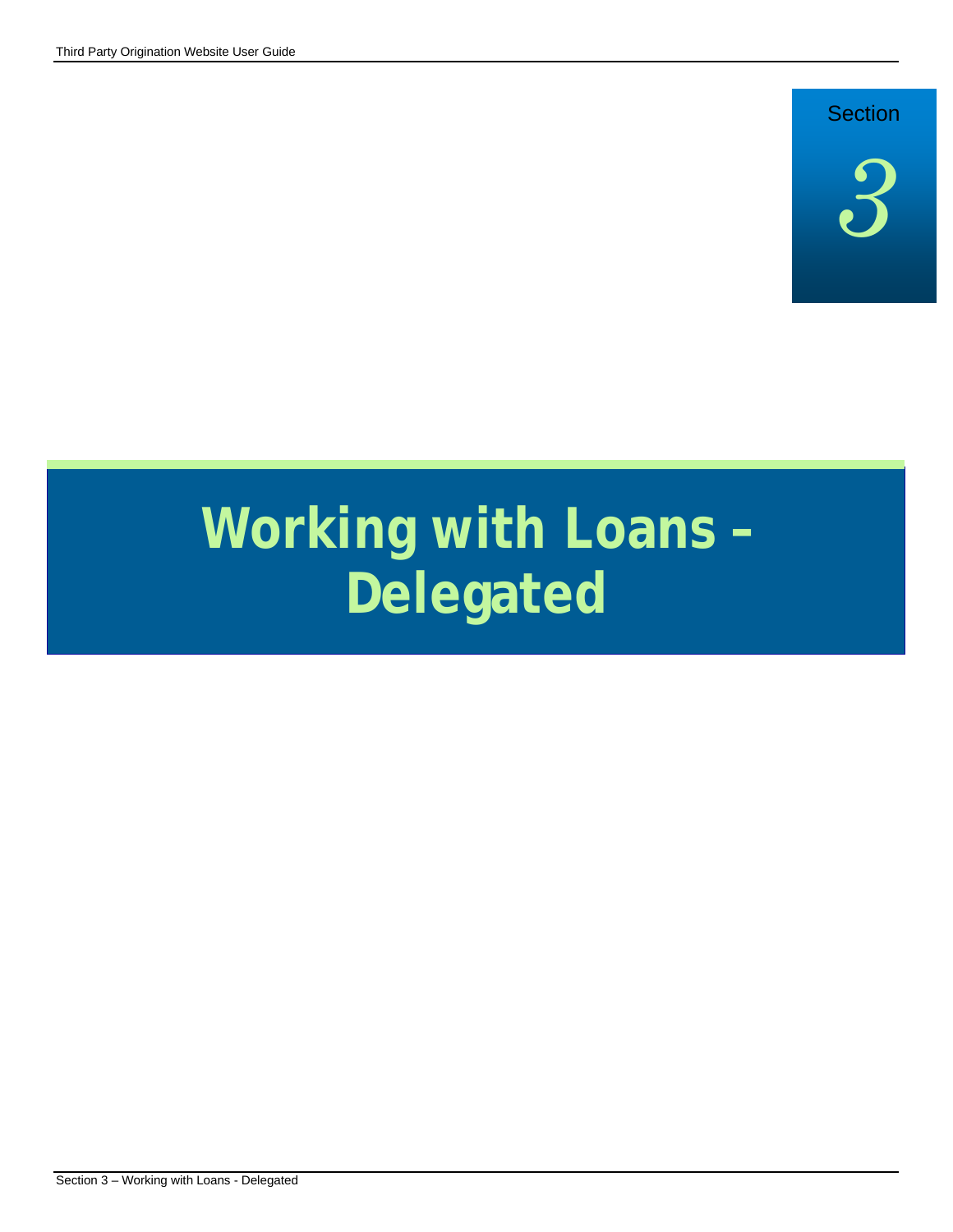# **Import Additional Data**

If you registered a loan in Encompass TPO Connect by importing the file and data changes have since been made to the loan in your Loan Origination Software, use the **Import Additional Data** action to import the changes to the loan file in Encompass TPO Connect.

| <b>E LOAN SUMMARY</b>                            |
|--------------------------------------------------|
| 圓 1003                                           |
| <b>EN PRODUCT PRICING &amp;</b>                  |
| <b>同 DOCUMENTS</b>                               |
| <sup>A</sup> PURCHASE<br><sup>P</sup> CONDITIONS |
| (\$) PURCHASE ADVICE                             |
| <b>LOAN ACTIONS</b>                              |
| <b>Import Additional Data</b>                    |

#### **To Import Additional Data:**

- **1** On the **Loan Actions** menu, click **Import Additional Data**.
- **2** Click the **Browse for file** button and select the DU 3.2 file you want to import.
- **3** Click **Import** to replace the loan data with the data from the DU 3.2 file.
- **4** A confirmation message displays when the import is completed.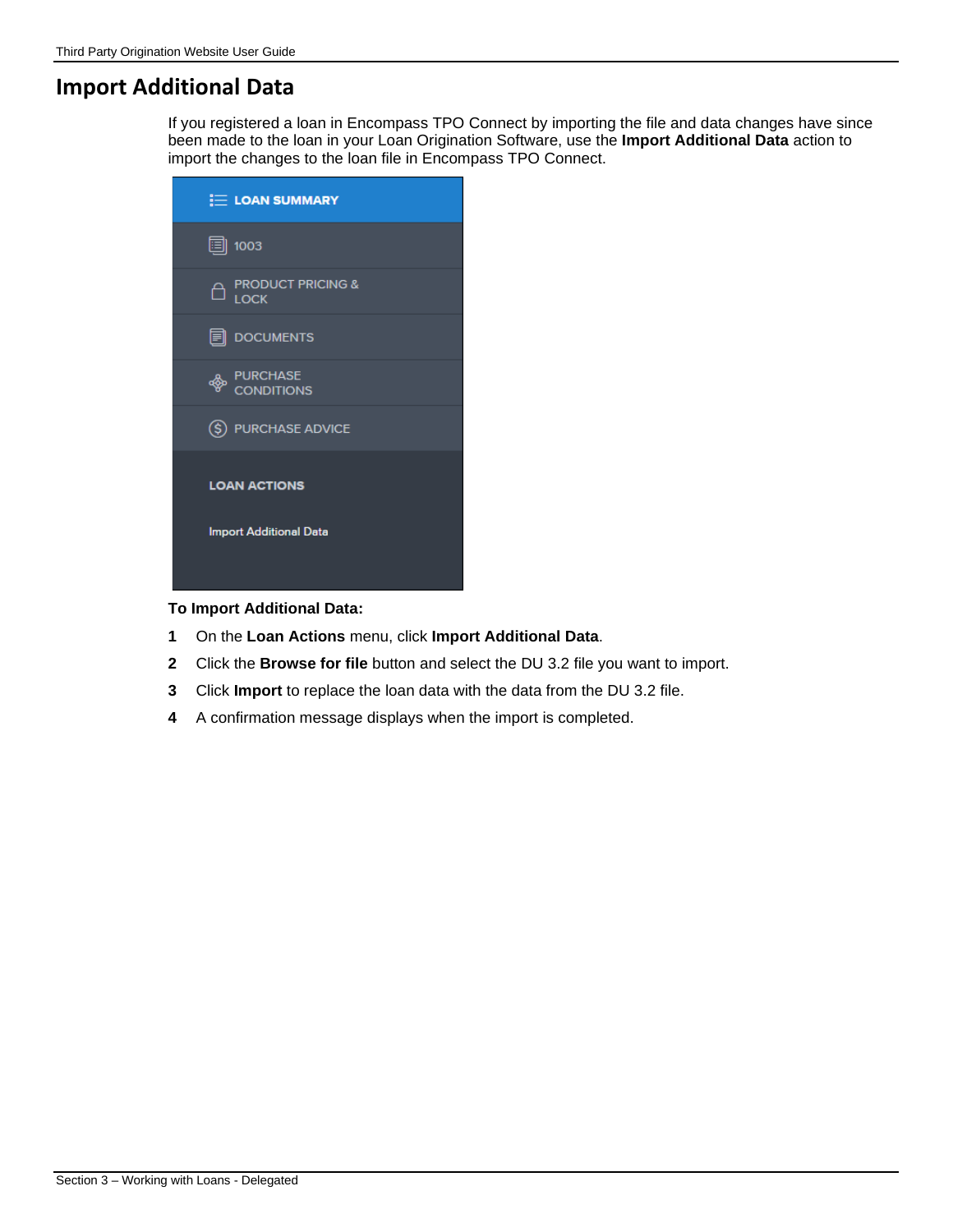### **Lock Extension**

**To Request a Lock Extension:**

**1** Open the loan, click **Product Pricing & Lock** link in on the left menu, and then click **Request Lock Extension**.

| Product, Pricing & Lock |                                                                    |                        | <b>Request Lock Extension</b> |
|-------------------------|--------------------------------------------------------------------|------------------------|-------------------------------|
|                         | Use the 1003 Loan Application for conventional, FHA, and VA loans. |                        |                               |
| <b>Lock Details</b>     |                                                                    |                        | <b>View Lock History</b>      |
| Current Lock Status     | Lock Effective Date/Time                                           | Pricing Effective Date |                               |
| Locked                  | 8/17/2016 12:29:53 PM                                              | 08/17/2016             |                               |
| Product ID              | Original Lock Expiration Date                                      | Rate Sheet ID          |                               |
|                         | 09/16/2016                                                         | 5189620682             |                               |
| Original Lock Period    | New Lock Expiration Date                                           | P&I Payment            |                               |
| 30 days                 | 09/26/2016                                                         | \$996.21               |                               |

**2.** On the Lock Extension page, enter (or select) the required data, and then click **Request Lock Extension**.

*NOTE: The Investor's Encompass administrator can restrict the amount of days the rate lock can be extended and the allowed price adjustments for the extension. The Rate Lock Extension screen will change depending on the settings the Encompass TPO Connect administrator has enabled in Encompass. Below are examples of the three types of Rate Lock Extension screens you may see with a brief description.*

#### **Rate Lock Extension Examples:**

**No company control** – User can request any extension days and adjustment

| <b>Request Lock Extension</b> |            |                               |
|-------------------------------|------------|-------------------------------|
|                               |            |                               |
| <b>Lock Expiration Date</b>   | 07/21/2017 |                               |
| Days to Extend                |            |                               |
| Price Adjustment              |            |                               |
| Comments                      |            |                               |
|                               |            |                               |
|                               |            |                               |
|                               | Cancel     | <b>Request Lock Extension</b> |
|                               |            |                               |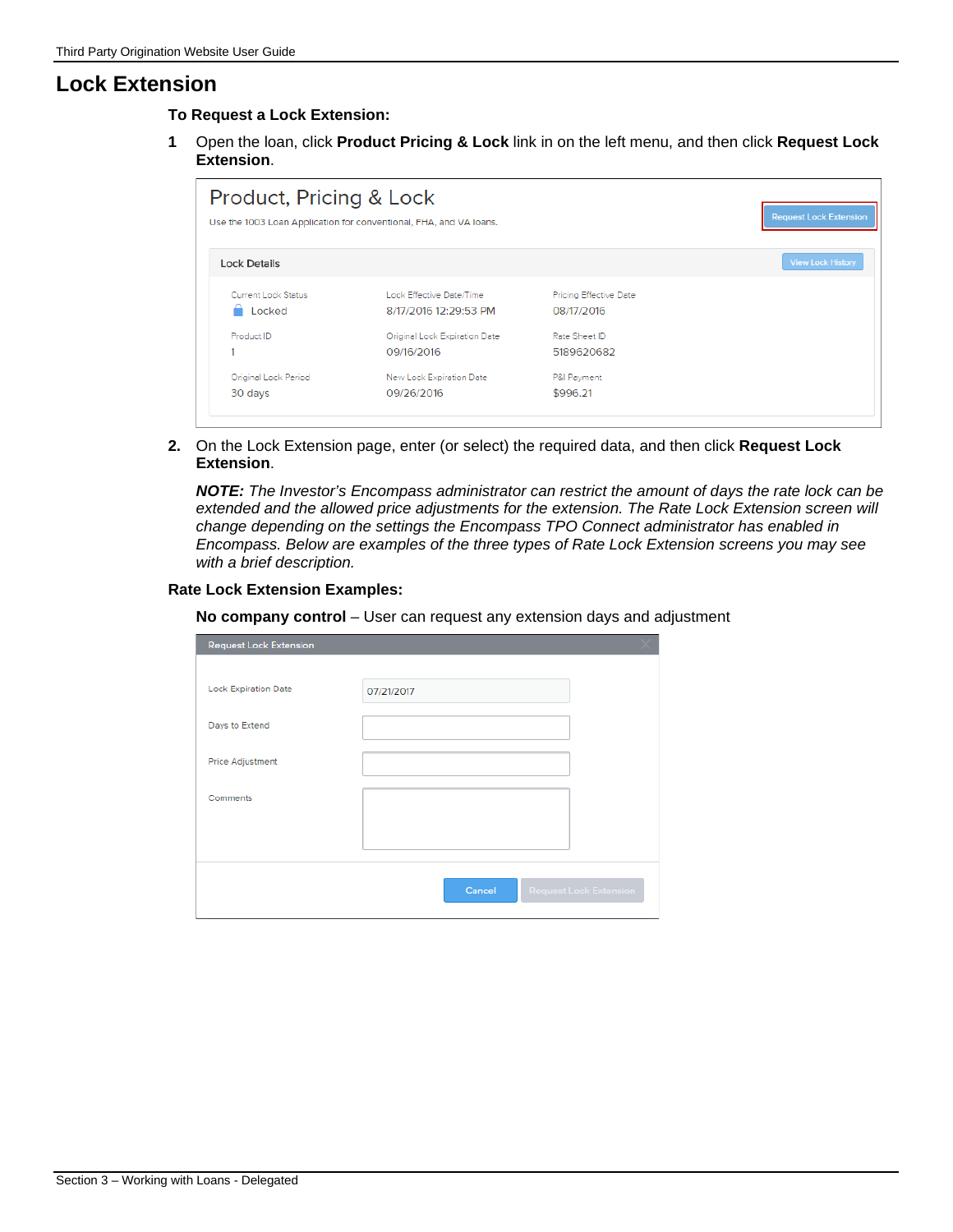**Company controls extension days and price adjustments** – Encompass TPO Connect company controls the number of days a user can choose for an extension request, and the price adjustment associated with each extension increment.

| <b>Request Lock Extension</b> |                                         |  |
|-------------------------------|-----------------------------------------|--|
|                               |                                         |  |
| <b>Lock Expiration Date</b>   | 07/21/2017                              |  |
|                               |                                         |  |
| Days to Extend                | ٠                                       |  |
|                               |                                         |  |
| Comments                      |                                         |  |
|                               |                                         |  |
|                               |                                         |  |
|                               |                                         |  |
|                               | Cancel<br><b>Request Lock Extension</b> |  |
|                               |                                         |  |

#### Example of drop-down selections:

| <b>Request Lock Extension</b> |            |                |
|-------------------------------|------------|----------------|
|                               |            |                |
| <b>Lock Expiration Date</b>   | 07/21/2017 |                |
| Days to Extend                | ۰          |                |
| Comments                      | 10         |                |
|                               | 12         |                |
|                               | 14         |                |
|                               | 45         |                |
|                               | 7          | Lock Extension |

**Company controls extension days and price adjustments by extension occurrence** – Encompass TPO Connect company defines all extension day options and the price adjustments associated with each extension day option. All the fields for this option are read-only with the exception of the **Comments** field.

| <b>Request Lock Extension</b> |                                         |  |
|-------------------------------|-----------------------------------------|--|
|                               |                                         |  |
| <b>Lock Expiration Date</b>   | 07/21/2017                              |  |
| Days to Extend                |                                         |  |
| Price Adjustment              |                                         |  |
| Comments                      |                                         |  |
|                               |                                         |  |
|                               |                                         |  |
|                               | <b>Request Lock Extension</b><br>Cancel |  |
|                               |                                         |  |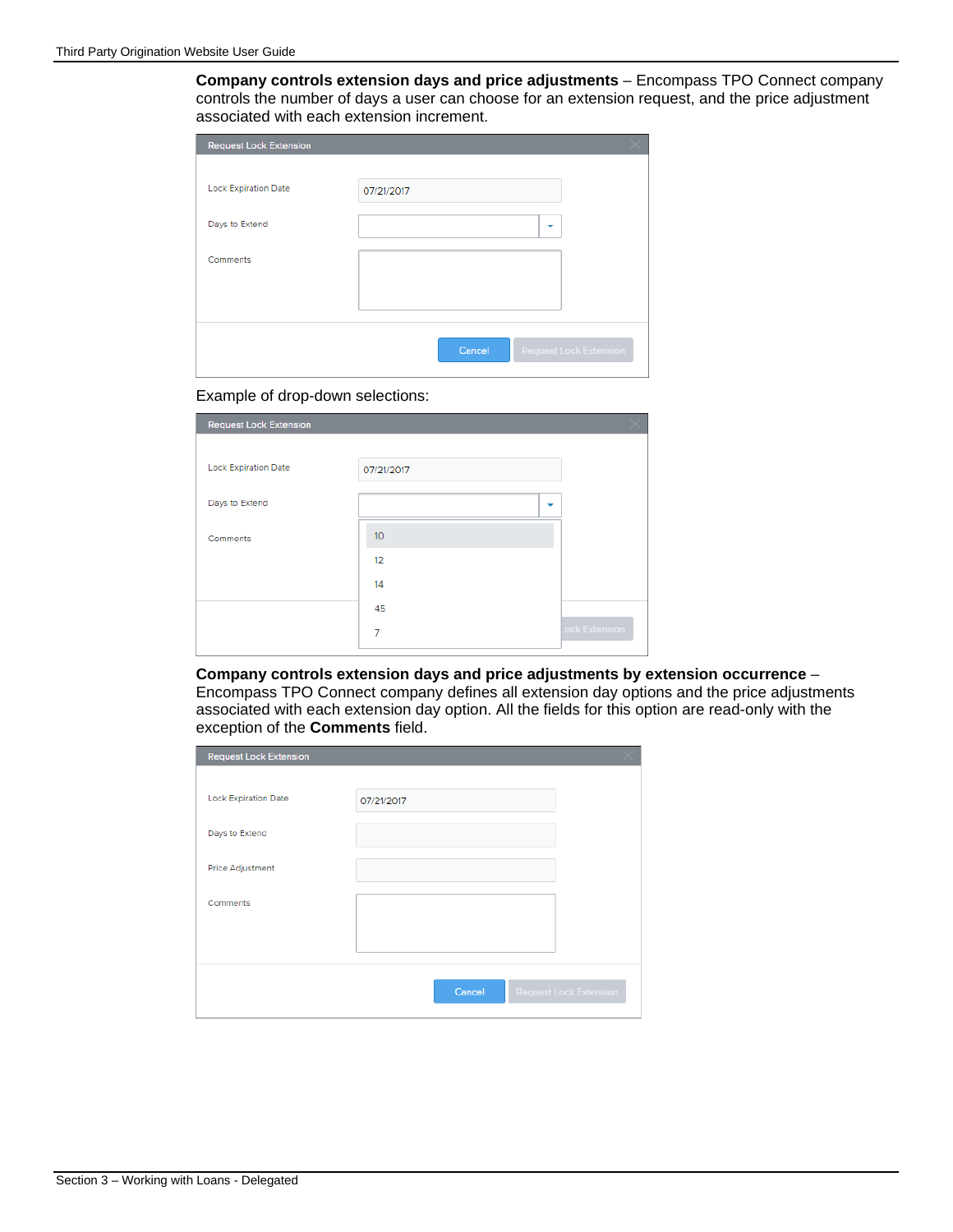

# **Adding Documents & Viewing Conditions - Delegated**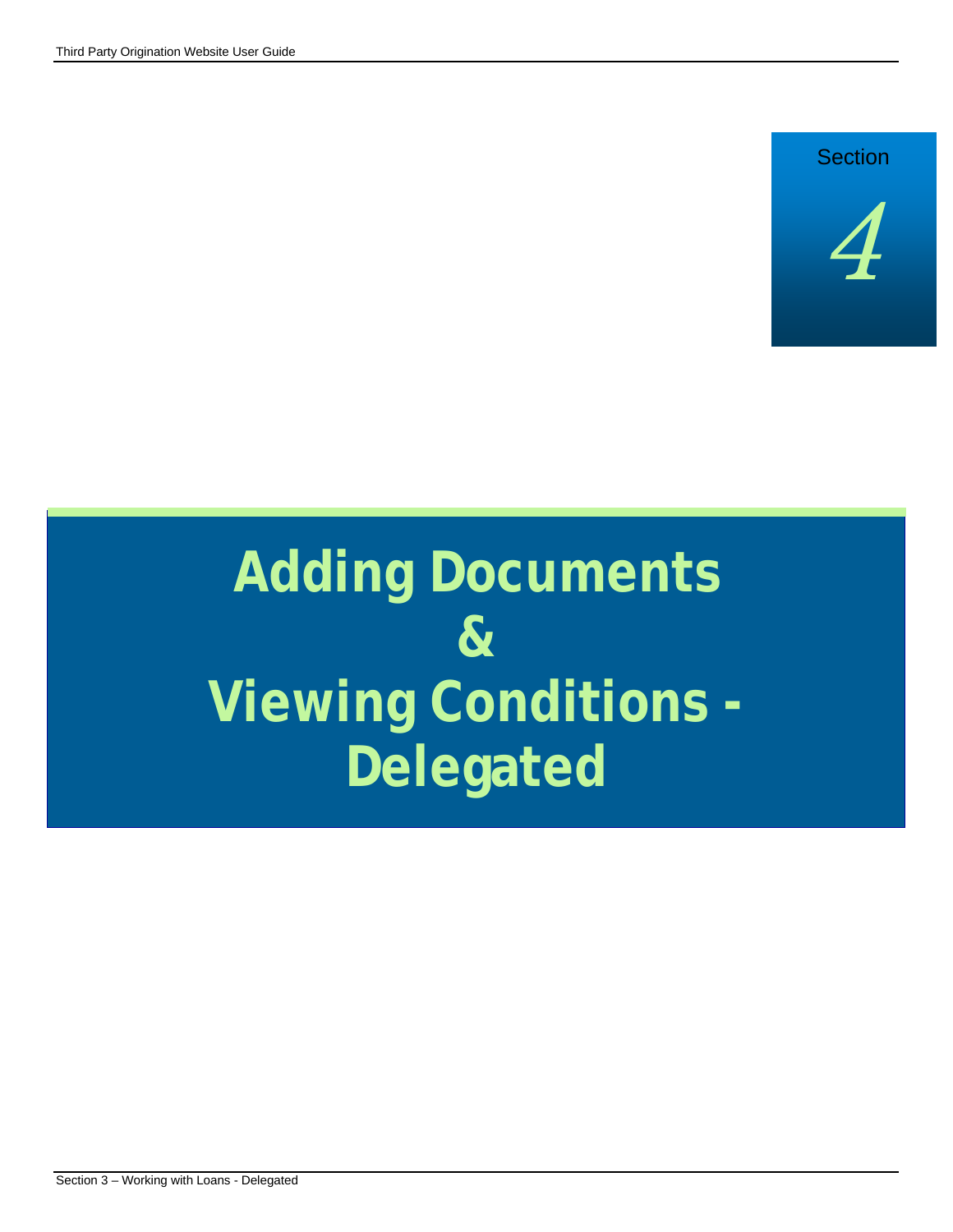# **Adding Documents**

- **To Add Documents to the Loan:**
- **4** On the menu on the left, click the **Documents** link.

| <b>E LOAN SUMMARY</b>                    |  |
|------------------------------------------|--|
| 圁 1003                                   |  |
| Loan Info                                |  |
| <b>Borrower Info</b>                     |  |
| <b>Employer History</b>                  |  |
| <b>Income &amp; Expenses</b>             |  |
| <b>Assets &amp; Liabilities</b>          |  |
| <b>Transaction Details</b>               |  |
| <b>Declarations &amp; Gov Monitoring</b> |  |
| Comments                                 |  |
| <b>EN PRODUCT PRICING</b>                |  |
| <b>同</b> DOCUMENTS                       |  |
| <b>EURCHASE</b><br>CONDITIONS            |  |
| PURCHASE ADVICE                          |  |

**5** Click the **Add Document** button.

| Collapse All<br><b>Expand All</b> | + Add Document<br>Print Fax Cover Sheet              | ⊠圓<br>e                 |
|-----------------------------------|------------------------------------------------------|-------------------------|
|                                   | Max attachment size is 200 MB. View Supported Files. |                         |
| <b>All Borrowers</b>              |                                                      |                         |
| ▶ [UNASSIGNED]                    | Drag & Drop files here or                            | <b>Browse for files</b> |
| <b>Brian Testing</b>              |                                                      |                         |
| <b>IHDA DOCUMENTS</b>             | Drag & Drop files here or                            | <b>Browse for files</b> |
| <b>INVESTOR DOCUMENTS</b>         | Drag & Drop files here or                            | <b>Browse for files</b> |
| <b>PPE REPORT</b><br>ь            | Drag & Drop files here or                            | <b>Browse for files</b> |

**6** On the Document View Settings dialogue box, select a borrower pair and then select a document from the **Documents** list.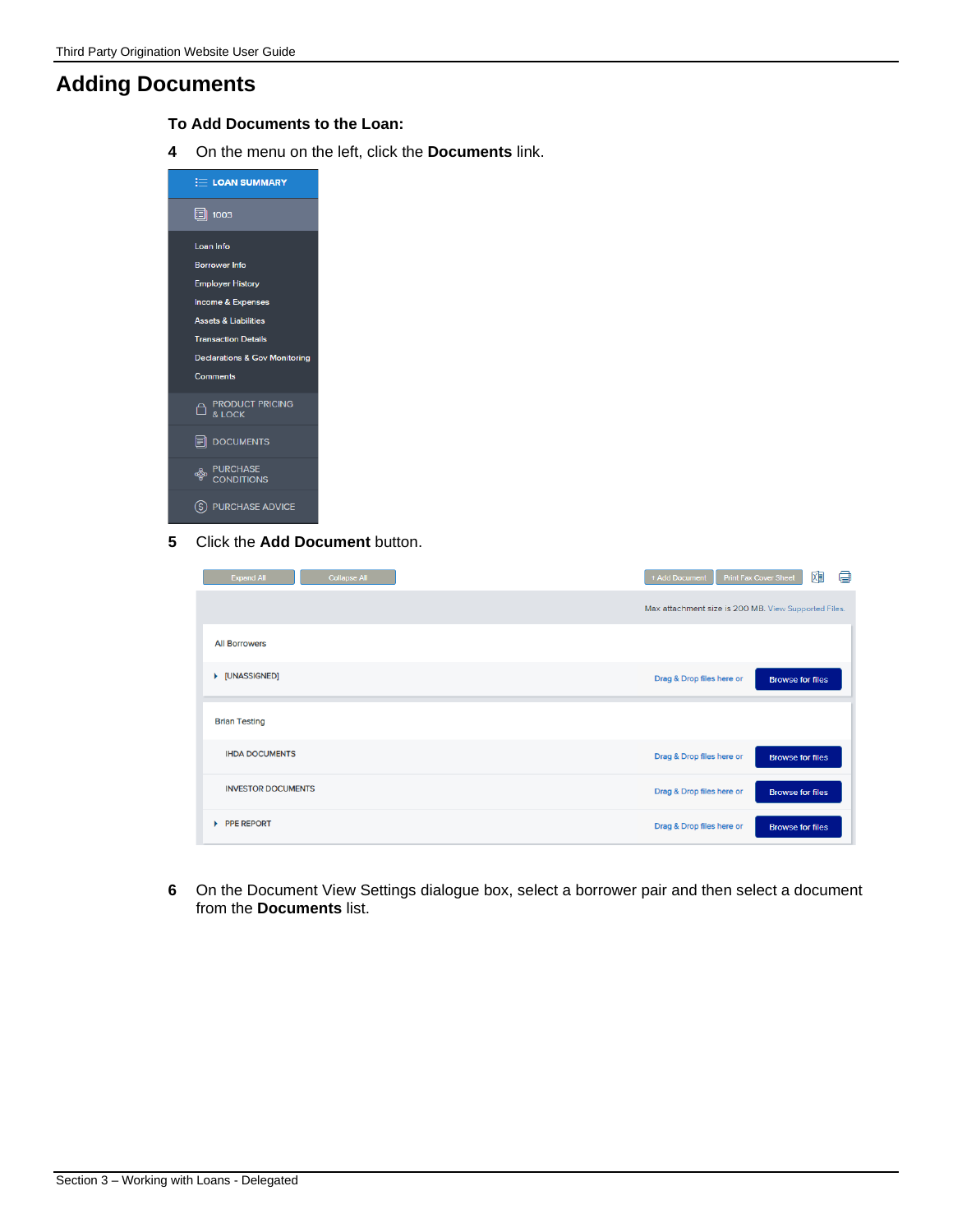| <b>Document View Settings</b><br>Select the Documents you want to add |                                                |
|-----------------------------------------------------------------------|------------------------------------------------|
| <b>Borrower Pair</b>                                                  | Documents<br>Select all                        |
| <b>All Borrowers</b><br>Glenda Gilemore                               | HUD - 92900 B Important Notice to<br>Homebuyer |
|                                                                       | I-Refi Assistance Impact Letter                |
|                                                                       | <b>IHDA Documents</b>                          |
|                                                                       | Investor Documents<br>✓                        |
|                                                                       | PPE Report                                     |
|                                                                       |                                                |
|                                                                       |                                                |
|                                                                       |                                                |
|                                                                       |                                                |
|                                                                       | Save<br>Cancel                                 |

- **8** Click **Save** to add the document(s) to the list on the Documents page.
- **9** Drag and drop the document file to the document entry in the list or click the **Browse for files** button to select a file to attach to the document entry. The document is now included in the Documents.
- **10** To move a document, click the **Expand Icon** ( $\bullet$ ) to expand the document entry, and then click the **Move Icon** ( $\overline{\psi}$ ) and follow steps three through four to select a new document entry to attach the document to.
- **11** To delete a document assigned to a category, click the Delete  $(\overline{11})$  icon.

#### **To Assign Unassigned Documents on Upload:**

- **7** On the menu on the left, click the **Documents** link.
- **8** Drag and drop a document to the Unassigned section or click **Browse for files** and select the file to upload.
- **9** Once the upload is completed, the Conditions pop up displays.
- **10** If the document satisfies one or more conditions, select the conditions that the document satisfies.

| <b>Conditions</b> |        |                      |                  |  |
|-------------------|--------|----------------------|------------------|--|
| Condition         |        |                      | Ready for Review |  |
| 1008              |        |                      | ∸                |  |
| Appraisal         |        |                      |                  |  |
| AUS Findings      |        |                      | v                |  |
|                   | Cancel | <b>Notify Lender</b> | Ok               |  |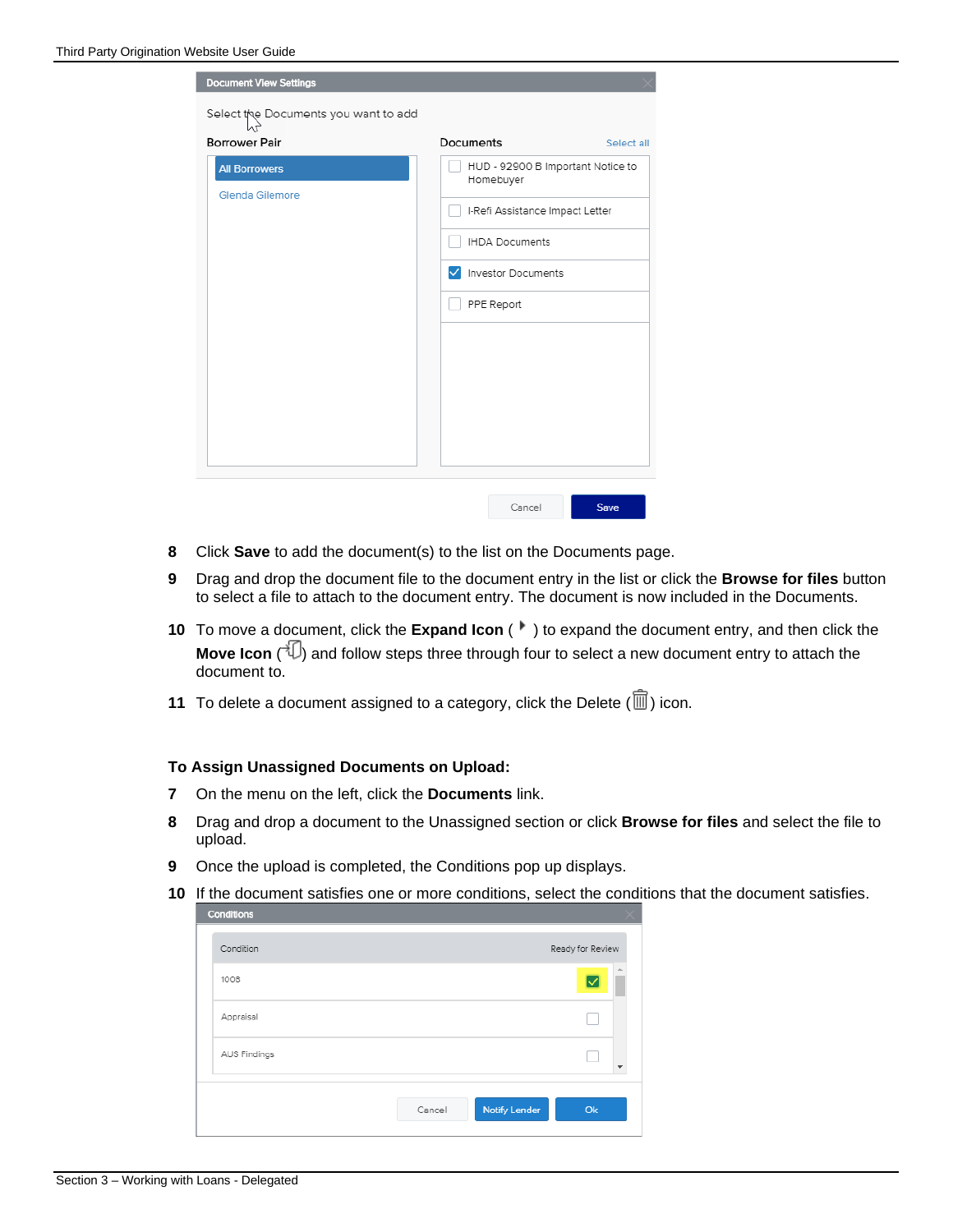- **11** After selecting the conditions that are fulfilled, click **OK** to satisfy the condition with the document, or click **Notify Lender** to satisfy the condition and indicate to the lender or investor that the condition is ready for review.
- **12** If your administrator has configured email notifications, an email is sent, notifying the email contact that the conditions are ready for review.

*NOTE: Your administrator can disable the Unassigned category which removed the option from the Documents page. Your administrator can also enable the option to download document files in their* 

*original format. If the Admin has enabled this option, you can click the Download <i>icon* **t** to download a *copy of the document.*

# **Viewing Conditions**

Once the loan has been submitted for purchase review, you can view the purchase conditions that have been added to the conditions section by the Investor. These conditions will contain Prior to Purchase conditions that must be fulfilled by the TPO Seller before an Investor is able to purchase the closed loan asset.

#### **To View Purchase Conditions:**

**1** On the menu on the left, click the **Purchase Conditions** link.



**2** Click the **Expand Icon ( )** to view the condition details.

| lvè | FILTER BY | Type                            | All<br>٠ |                            | Expand All                                                      | <b>Collapse All</b> |                 |               |                                                                              |                           | G<br>难<br>Notify Lender<br>Max attachment size is 200 MB. View Supported Files. |
|-----|-----------|---------------------------------|----------|----------------------------|-----------------------------------------------------------------|---------------------|-----------------|---------------|------------------------------------------------------------------------------|---------------------------|---------------------------------------------------------------------------------|
|     | Category  | Condition                       | Prior to | Date Added                 | Date Revised                                                    | Age                 | Borrower Pair   | <b>Status</b> | Status Date                                                                  | u                         | Action                                                                          |
|     | Assets    | Assets - Cash/Funds to<br>Close | Approval | 12/05/19<br><b>CREARED</b> |                                                                 | $14^{2}$            | Gienda Gilemore | Added<br>.    | 12/05/19<br>------                                                           | $\circ$                   | <b>The AT A Stationary</b>                                                      |
|     |           | Provide copy of the most recent |          |                            | month(s) bank statements to evidence funds in the amount of \$. |                     |                 |               | for closing and/or reserves. Prove source of any large non-payroll deposits. |                           |                                                                                 |
|     |           | ASSETS - CASH/FUNDS TO CLOSE    |          |                            |                                                                 |                     |                 |               |                                                                              | Drag & Drop files here or | <b>Browse for files</b>                                                         |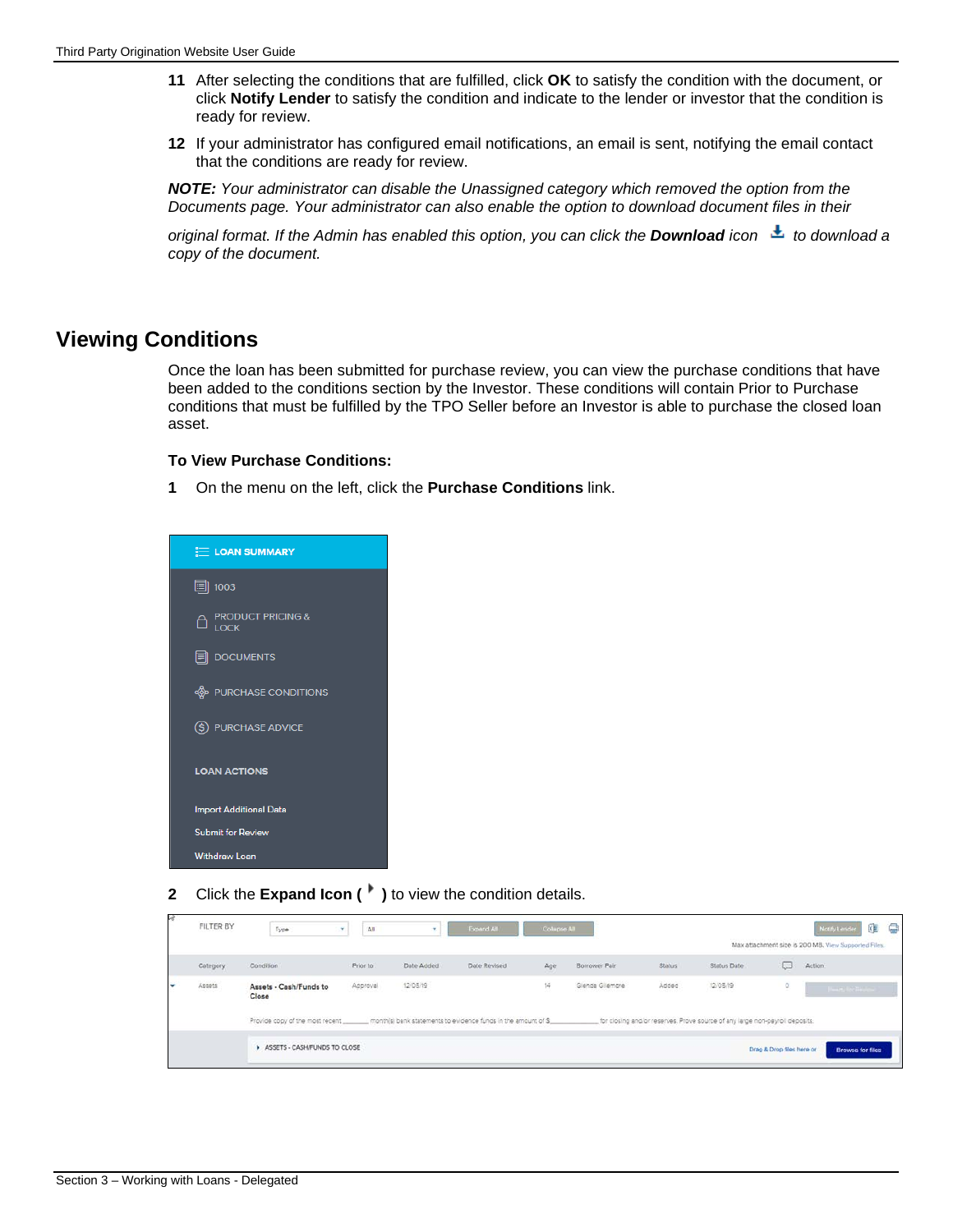.

**3** You can drag and drop the file or click the **Browse for files** button too upload document files.

|   | Category | Condition                  | Prior to | Date Added | Date Revised | Age | <b>Borrower Pair</b> | <b>Status</b>     | Status Date               |         | Action                  |
|---|----------|----------------------------|----------|------------|--------------|-----|----------------------|-------------------|---------------------------|---------|-------------------------|
| ▼ | Property | <b>Appraisal</b>           | Approval | 01/22/18   |              | 0   | Jeff Doctest         | TomAdded 01/22/18 |                           | $\circ$ | Ready for Review        |
|   |          |                            |          |            |              |     |                      |                   |                           |         |                         |
|   |          | <b>APPRAISAL</b>           |          |            |              |     | Comments<br>لما      |                   | Drag & Drop files here or |         | <b>Browse for files</b> |
|   |          | Link Document to Condition |          |            |              |     |                      |                   |                           |         |                         |

**4** Click **Notify Lender** to notify the Investor that there are conditions ready for review. This populates a field in the Correspondent Loan Status tool in Encompass which enables Investors to write rules to manage the pipeline for review.

#### **Click the** Re-Open **button to add**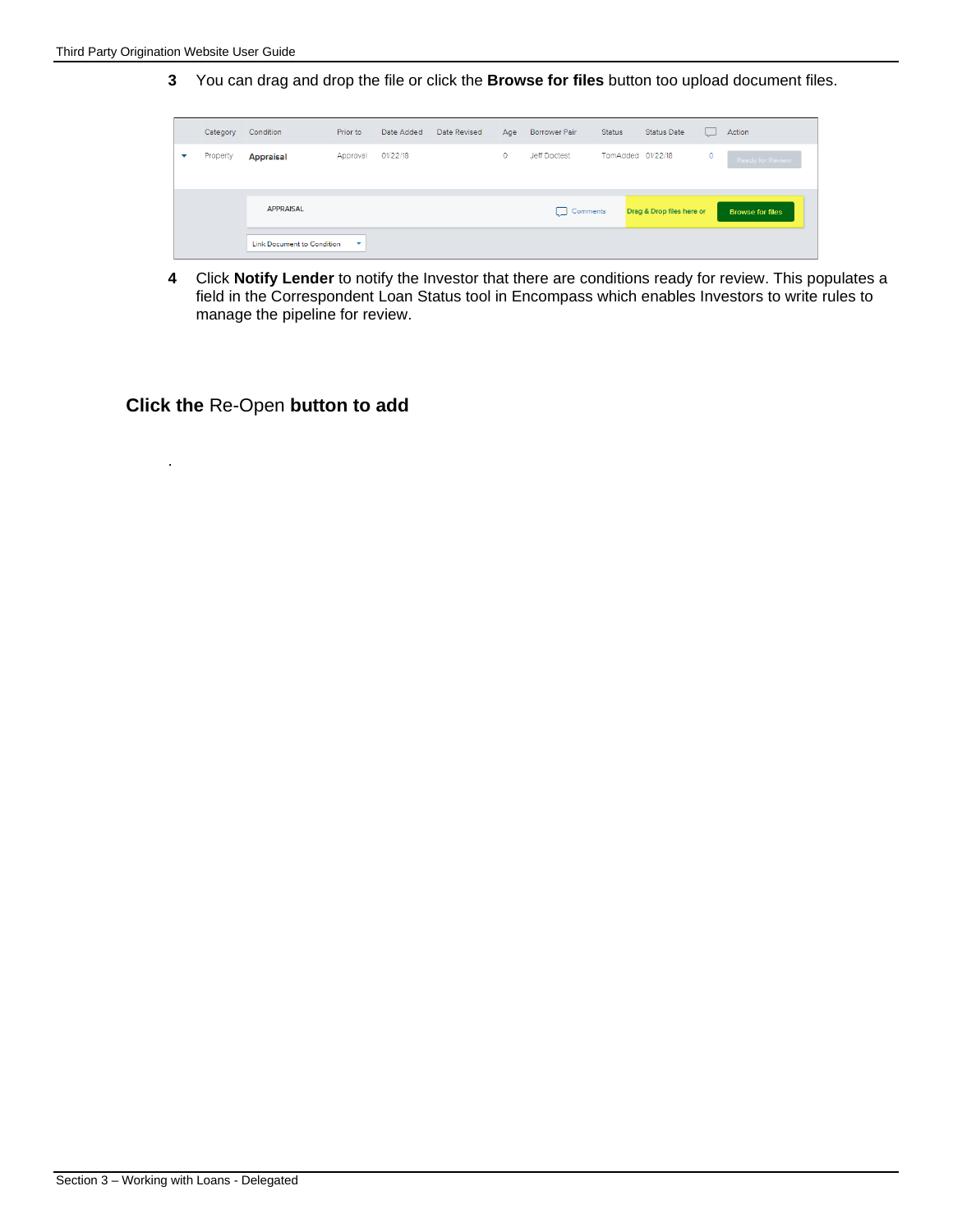

# **Purchase Advice Form - Delegated**